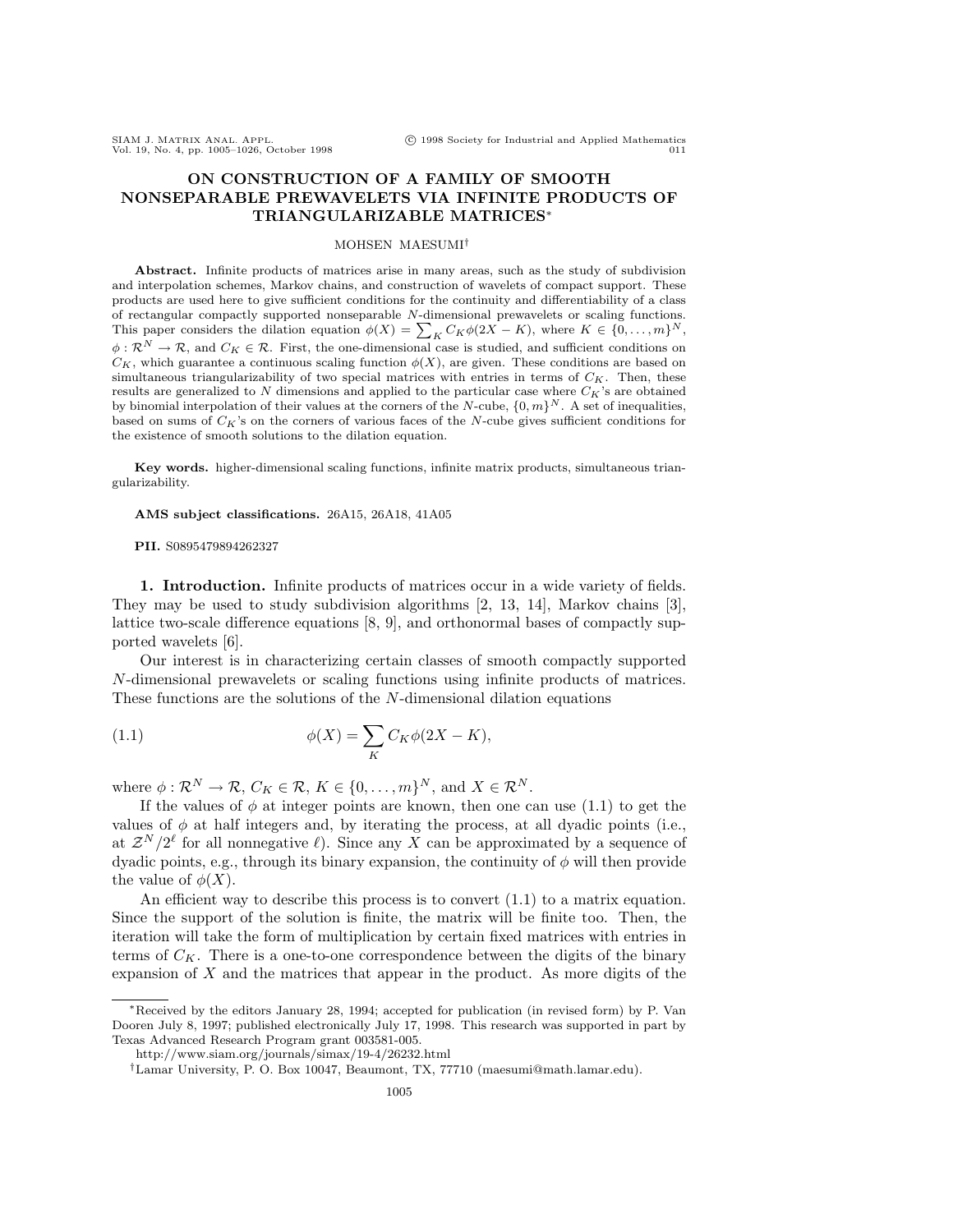binary expansion are taken into account, the length of the matrix product increases. Hence, we will take up the question of infinite products of matrices.

In section 2 of this paper, we study the one-dimensional case. Our main result in that section, Theorem 2.5, classifies a one-parameter class of  $\mathcal{C}^{\ell}$  scaling functions for  $\ell < m - 1$ . In section 3, we generalize our results to the N-dimensional case. In Theorem 3.3, we classify a  $(2^N - 1)$ -parameter family of  $\mathcal{C}^{\ell}$  scaling functions in N dimensions.

**2. One-dimensional scaling functions.** In one dimension, the dilation equation may be written as

(2.1) 
$$
\phi(x) = c_0 \phi(2x) + c_1 \phi(2x - 1) + \dots + c_m \phi(2x - m),
$$

where  $\phi : \mathcal{R} \to \mathcal{R}$  and  $c_i$ ,  $i = 0, \ldots, m$ , are given real coefficients. The regularity properties of the solutions of dilation equations have been extensively studied. In particular, nontrivial  $\mathcal{L}^1$  solutions having compact support are characterized in [8] and shown to have their support in  $[0, m]$ . Moreover, it is shown that if  $\phi$  is r times continuously differentiable, then  $r < m-1$ . The Hölder exponent and fractal structure of  $\phi$  are determined in [4, 5, 9]. Continuous solutions are characterized in terms of the general and joint spectral radii of a family of matrices in [10] (see also [1, 11, 12, 15, 16]).

The point of view in the next section of this paper is to identify certain smooth one-dimensional scaling functions which lead to the specification of certain smooth solutions in higher dimensions. Some higher-dimensional scaling functions can be formed by tensor products of lower-dimensional ones. Our solution is, different however, and cannot be reduced to a tensor product.

Our construction depends on results concerning infinite products of matrices. Given a pair of matrices,  $T_0$  and  $T_1$ , any infinite product (e.g.,  $P = T_0T_1T_1T_0T_1\cdots$ ) is associated with a binary number (e.g.,  $x = .01101...$  ). We give sufficient conditions for (a) the convergence of such products; (b) the existence of a well-defined map that, given any  $x \in [0,1]$ , generates a product; and (c) the continuous dependence of the product on  $x$ . The sufficient conditions require that  $(I)$  the two matrices are simultaneously triangularizable by a similarity transformation, (II) the first diagonal elements of triangular matrices are 1 and the remaining elements are less than one in absolute value, and (III) the products of each matrix with the eigenvector of the other matrix (associated with eigenvalue 1) are linearly dependent. While considerably weaker conditions that guarantee the same results are known (see [10]), our requirement of simultaneous triangularizability can be easily adapted to identify certain continuous prewavelets in higher dimensions. In particular, we will characterize a  $(2^N - 1)$ -parameter family of continuous  $(m + 1)^N$ -coefficient scaling functions in N dimensions. Similar results are obtained for higher-order regularity.

**2.1. Notation.** Define the vector  $\Phi$  and matrices  $T_0$  and  $T_1$  by

(2.2a) 
$$
\Phi(x) = [\phi(x), \phi(x+1), \dots, \phi(x+m-1)]^t \text{ for } 0 \le x \le 1,
$$

$$
(2.2b) \t\t c_k = 0 \t for \t k < 0 \t or \t k > m,
$$

(2.2c) 
$$
(T_d)_{ij} = c_{2i-j+d-1}
$$
 for  $1 \le i, j \le m$  and  $d = 0$  or 1,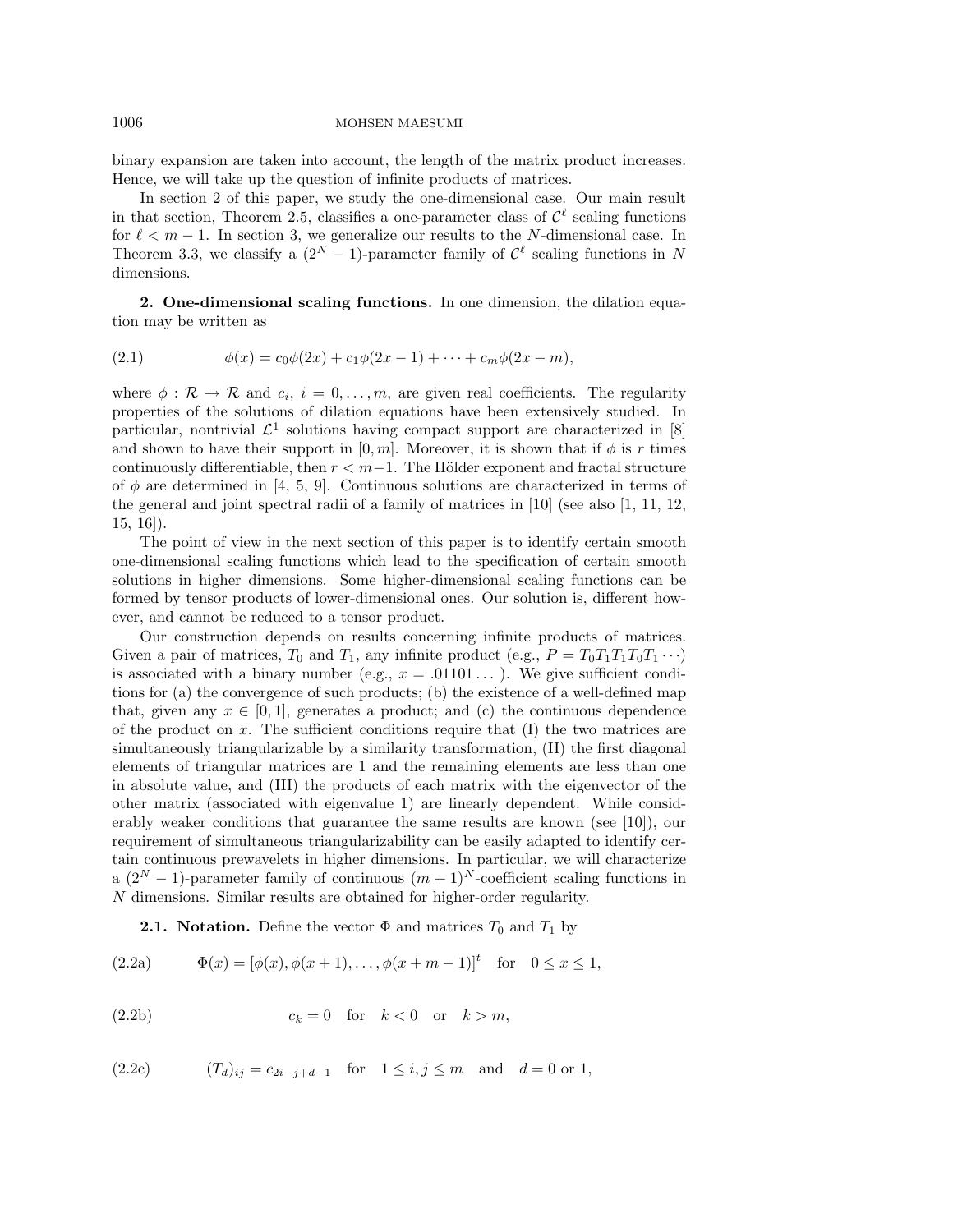$$
T_0 = \begin{pmatrix} c_0 & 0 & 0 & 0 & 0 & \cdots & 0 & 0 & 0 & 0 & 0 \\ c_2 & c_1 & c_0 & 0 & 0 & \cdots & 0 & 0 & 0 & 0 \\ c_4 & c_3 & c_2 & c_1 & c_0 & \cdots & 0 & 0 & 0 & 0 \\ \vdots & \vdots & \vdots & \vdots & \vdots & \ddots & \vdots & \vdots & \vdots & \vdots \\ 0 & 0 & 0 & 0 & 0 & \cdots & c_m & c_{m-1} & c_{m-2} & c_{m-3} \\ 0 & 0 & 0 & 0 & 0 & \cdots & 0 & 0 & c_m & c_{m-1} \end{pmatrix},
$$

$$
T_1 = \begin{pmatrix} c_1 & c_0 & 0 & 0 & 0 & \cdots & 0 & 0 & 0 \\ c_3 & c_2 & c_1 & c_0 & 0 & 0 & \cdots & 0 & 0 & 0 \\ c_5 & c_4 & c_3 & c_2 & c_1 & c_0 & \cdots & 0 & 0 & 0 \\ \vdots & \vdots & \vdots & \vdots & \vdots & \vdots & \ddots & \vdots & \vdots & \vdots \\ 0 & 0 & 0 & 0 & 0 & \cdots & c_m & c_{m-1} & c_{m-2} \\ 0 & 0 & 0 & 0 & 0 & \cdots & 0 & 0 & c_m \end{pmatrix}.
$$

(In what follows, the range of i and j is  $\{1, 2, \ldots, m\}$  unless further restricted.) Notice that the definition of  $\Phi$  is based on dividing the interval  $[0, m]$  into m cells,  $[i - 1, i]$ ,  $1 \leq i \leq m$ . We define a pair of vectors or a function  $f : \{0,1\} \to \mathcal{R}^m$  to be shift continuous if  $f(0)$ <sub>i</sub> =  $f(1)$ <sub>i-1</sub> for  $1 < i \leq m$ . Obviously,  $\phi(x)$  is continuous on [0, m] iff  $\Phi$  is continuous on [0, 1] and is shift continuous.

We search for the unique normalized continuous solution  $\phi$  with support in [0, m]. Sufficient conditions for the existence of such a solution and particular examples are given in the theorems of this section. This solution satisfies  $\phi(x) = 0$  for  $x \leq 0$  or  $x \geq m, \, \Phi(0)_1 = \Phi(1)_m = 0$ , and

(2.3) 
$$
\Phi(x) = T_{x_1} \Phi(2x - x_1),
$$

where  $x_1$  is the first digit in the binary expansion of x. In particular if we apply (2.3) to  $x = 0 = 0.00 \ldots$ ,  $x = 1 = 0.11 \ldots$ , and  $x = 1/2 = 0.100 \ldots = 0.011 \ldots$ , respectively, then we get

(2.4a) 
$$
T_0\Phi(0) = \Phi(0), \qquad T_1\Phi(1) = \Phi(1),
$$

(2.4b) 
$$
T_0\Phi(1) = T_1\Phi(0) = \Phi(1/2).
$$

Once  $\Phi(0)$  or  $\Phi(1)$  is known, one can calculate  $\Phi$  at dyadics by repeated applications of (2.3).

Now, suppose  $x \in [0,1]$  and indicate its binary expansion by  $x = 0.x_1x_2\cdots$  $x_q x_{q+1} \cdots$ . Denote by  $\bar{x}_q$  the residual after the qth digit,  $\bar{x}_q = 0.x_{q+1}x_{q+2} \cdots$ . Then, by repeated application of (2.3), we get

(2.5) 
$$
\Phi(x) = \prod_{\ell=1}^q T_{x_\ell} \Phi(\bar{x}_q).
$$

We define  $P_q(T_0, T_1, x) = \prod_{\ell=1}^q T_{x_\ell}$  and  $P(T_0, T_1, x) = \lim_{q \to \infty} P_q(T_0, T_1, x)$  whenever the limit exists.

Dyadic numbers have two binary expansions, e.g.,  $x = 1/2 = .100... = .011...$ Therefore, in the definition of  $P_q(T_0, T_1, x)$  a particular expansion of x should be specified a priori. The consistency of  $(2.3)$  at dyadics, i.e.,  $(2.4b)$ , remedies this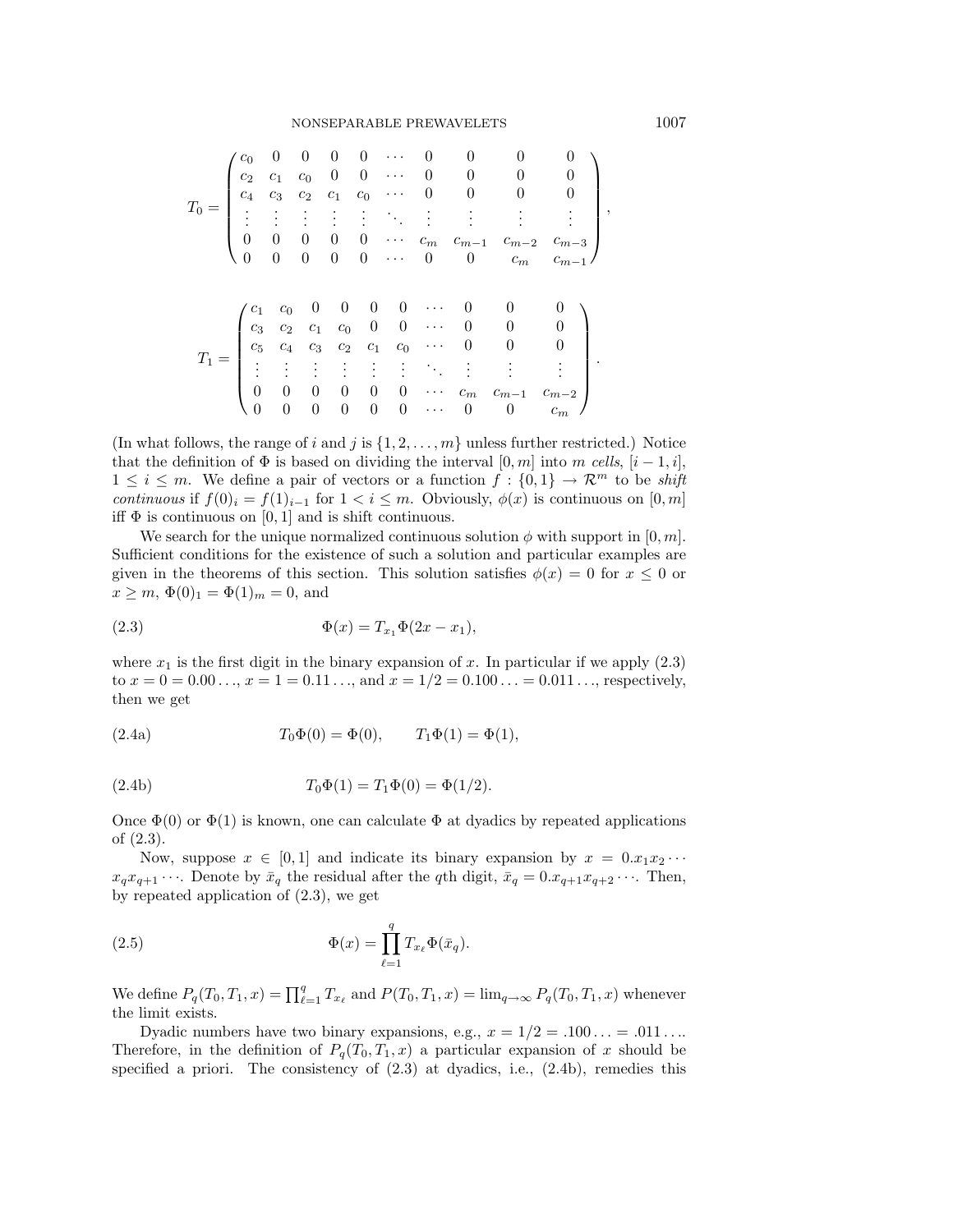nonuniqueness for the infinite products, and the value of  $P(T_0, T_1, x)$  is then determined independently of the choice of expansion for x. Further details are provided in Lemmas 2.4 and 2.5 below.

The matrices  $T_0$  and  $T_1$  have a very special structure. For example, the submatrices obtained by deleting the first row and column of  $T_0$  are the same as the one obtained by deleting the last row and column of  $T_1$ . Moreover, the columns of  $T_0$  and  $T_1$  contain all the  $c_k$ 's with an even index or all the  $c_k$ 's with an odd index. However, these special properties are not used before Lemma 2.7. For this reason, and to simplify the notation, we use matrices A and B in place of  $T_0$  and  $T_1$ , respectively.

**2.2.** Conditions for convergence of  $P_q$ . Some of the elementary necessary conditions for existence of  $P(A, B, x)$  are expressed in the following lemma.

LEMMA 2.1. Let Q be a finite product of A's and B's and  $\lambda$  be an eigenvalue of Q. Then,  $P(A, B, x)$  exists for all  $0 \le x \le 1$  only if  $|\lambda| < 1$  or  $\lambda = 1$  and nondefective.

Proof. These conditions follow immediately from the Jordan normal form of the matrix under consideration. Here, we give a brief indication. If an eigenvalue  $|\lambda| > 1$ , then  $Q^{\nu}$  is exponentially unbounded as  $\nu \to \infty$ , and the corresponding product does not exist. If  $\lambda = 1$  is defective (i.e., its geometric multiplicity is less than its algebraic multiplicity), then  $Q^{\nu}$  is polynomially unbounded. If  $|\lambda| = 1$  but  $\lambda \neq 1$ , then  $Q^{\nu}$  does not have a limit.

We note that if all the eigenvalues of  $Q$  are less than 1 in absolute value, then  $P(A, B, x)$  will be zero on a dense set of values of x. (To see this, consider the set of numbers whose binary expansions end in an infinite repetition of the digit pattern associated with  $Q$ . These numbers form a dense set and  $P$  is zero on this set.) One of the simplest cases for controlling the eigenvalues of products of matrices is when the matrices are triangular. This prompts the following definition.

DEFINITION 2.2. A finite family of matrices  $\{\mathcal{A}\}\$ is said to be jointly tied (to 1) if the matrices are simultaneously lower triangularizable by a similarity transformation, their leading eigenvalue is 1, and the remaining eigenvalues are less than 1 in absolute value. Hence, there is an invertible matrix S such that for each  $A \in \mathcal{A}$  we have

$$
S^{-1}AS = \tilde{A}, \quad \tilde{A}_{ij} = 0 \quad \text{for} \quad j > i,
$$

$$
\tilde{A}_{11} = 1, \quad \text{and} \quad \max_{i > 1} |\tilde{A}_{ii}| < 1.
$$

The following definition will be used to study the relationship between the two products associated with the two expansions of the dyadics.

DEFINITION 2.3. Two matrices  $A$  and  $B$  are called consistent (with respect to a simple joint eigenvalue  $\lambda$ ) if there are  $V_A$  and  $V_B$ , eigenvectors of A and B associated with  $\lambda$ , such that  $AV_B = BV_A$ .

THEOREM 2.4. Let  $A$  and  $B$  be jointly tied. Then, for a given binary expansion of x,  $P(A, B, x)$  exists. P is continuous at x if x is nondyadic. If A and B are jointly tied and consistent with respect to the joint eigenvalue 1, then  $P(A, B, x)$  is well defined and continuous for all x.

We establish this theorem by proving Lemmas 2.2 through 2.5.

LEMMA 2.5. Let U be an  $m \times m$  lower triangular matrix with  $U_{11} = 1$ ,  $|U_{ii}| < 1$ for  $i > 1$ , and  $U_{ii} \neq U_{jj}$  for  $i \neq j$ . Then,  $\lim_{\nu \to \infty} U^{\nu} = U^{\infty}$  exists, and its nonzero entries are only on the first column. Moreover,  $U^{\nu}_{ij} \to 0$  exponentially for  $j > 1$ .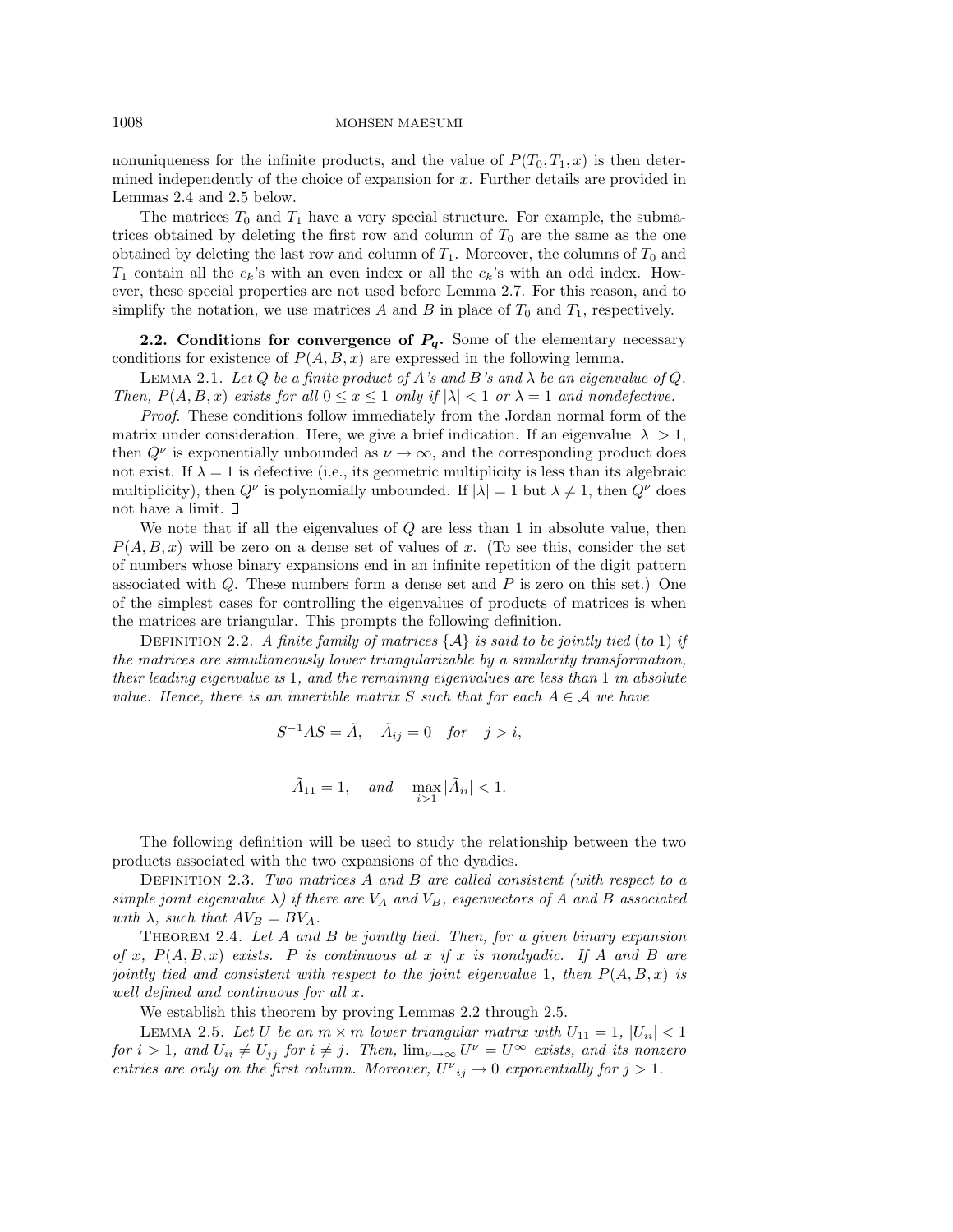*Proof.* The eigenvalues of U,  $\{1, U_{22}, \ldots, U_{mm}\}$ , are distinct; hence, U is diagonalizable by a similarity transformation. We write  $U = S\Delta S^{-1}$ , where  $\Delta$  is diagonal, S and  $S^{-1}$  are lower triangular, and  $\Delta_{11} = S_{11} = S^{-1}{}_{11} = 1$ . Now,  $U^{\infty} = S\Delta^{\infty}S^{-1}$ ,  $\Delta^{\infty}_{11} = 1, \ \Delta^{\infty}_{ij} = 0$  for  $(i, j) \neq (1, 1)$ . As S and S<sup>-1</sup> are lower triangular, we get  $U^{\infty}_{i1} = S_{i1}$ , and the remaining elements of  $U^{\infty}$  are zero. Let  $\epsilon = \max_{i>1} |U_{ii}|$ . Then from  $U^{\nu} = S\Delta^{\nu}S^{-1}$  we get  $U^{\nu}{}_{ij} = O(\epsilon^{\nu})$  for  $j > 1$ .

Remark 2.1. The convergence  $U^{\nu}{}_{ij} \to U^{\infty}$  for  $j > 1$  will occur even if  $U_{ii}$  for  $i > 1$  are not distinct. This is evident from the Jordan normal form of U. The convergence rate, however, could be slower. If the largest Jordan block associated with  $\epsilon$  is of size q, then the elements of  $U^{\nu}{}_{i,j}$  for  $j > 1$  are at most of the order of  ${\nu \choose q-1}\epsilon^{\nu-q+1}.$ 

Remark 2.2. If U is triangular and for a fixed i and any  $j>i$  we have  $|U_{ii}|>|U_{ij}|$ , then, as  $\nu \to \infty$ , the *i*th column of  $(U/U_{ii})^{\nu}$  converges to a finite vector and all subsequent columns tend to zero.

LEMMA 2.6. Let A and B be jointly tied. Then, for a given binary expansion of  $x, P = P(A, B, x)$  exists and the only nonzero entries of P are in its first column. In particular,  $\tilde{P}_{11} = 1$ .  $\tilde{P}$ , as a function of x, is uniformly bounded.

*Proof.* Let  $M = \max_{i,j} \{|\tilde{A}_{ij}|, |\tilde{B}_{ij}|\}$  and  $\epsilon = \max_{i>1} \{|\tilde{A}_{ii}|, |\tilde{B}_{ii}|\}$ . Choose  $\delta$  and  $m-1$  distinct  $\epsilon_i$ 's such that  $\epsilon < \epsilon_i < \delta < 1$  for  $i > 1$ . Define a lower triangular matrix U with  $U_{11} = 1$ ,  $U_{ii} = \epsilon_i$  for  $i > 1$ ,  $U_{ij} = M$  for  $i > j$ , and  $U_{ij} = 0$  for  $j>i$ . The absolute values of entries of  $\ddot{A}$  and  $\ddot{B}$  are dominated by those of U; hence,  $|P_q(\tilde{A}, \tilde{B}, x)_{ij}| \le U^q_{ij}$ . Now, by Lemma 2.2,  $U^q$  converges to a matrix whose nonzero elements are on its first column only. Therefore,  $\lim_{q\to\infty} P_q(\hat{A}, \hat{B}, x)_{ij} = 0$  for  $j > 1$ . Moreover, as  $q \to \infty$ ,  $P_q(\tilde{A}, \tilde{B}, x)_{i_1}$  appears as a series with exponentially decaying terms; hence, it converges. Specifically, denote  $P_q(\tilde{A}, \tilde{B}, x)$  by  $\tilde{P}_q$ , and write  $\tilde{P}_q - \tilde{P}_1 =$  $\sum_{\ell=1}^{q-1} \tilde{P}_{\ell+1} - \tilde{P}_{\ell} = \sum_{\ell=1}^{q-1} \tilde{P}_{\ell}(\tilde{D} - I)$ , where I is identity,  $\tilde{D} = \tilde{A}$  if  $x_{\ell+1} = 0$ , and  $\tilde{D} = \tilde{B}$ if  $x_{\ell+1} = 1$ . Now,  $|(\tilde{D} - I)_{ij}| < M + 1$  and the exponential decay of  $U^q{}_{ij}$  for  $j > 1$ implies  $(\tilde{P}_{\ell})_{ij} = o(\delta^{\ell})$  for  $j > 1$ . Using  $(\tilde{D} - I)_{11} = 0$  we get  $(\tilde{P}_{\ell}(\tilde{D} - I))_{ij} = o(\delta^{\ell})$ for all i and j. Therefore,  $\tilde{P}_q$  converges as  $q \to \infty$ . We have  $(\tilde{P}_q)_{11} = 1$  for all q, and hence  $\tilde{P}_{11} = 1$ . Note that  $\tilde{P}(\tilde{A}, \tilde{B}, x)$  is uniformly bounded by  $U^{\infty}$  for all x.  $\Box$ 

Define Z to be the first column of  $\tilde{P}$ ,  $Z_i = P(\tilde{A}, \tilde{B}, x)_{i1}$ . Note that  $\tilde{P}Z = Z$  and  $Z_1 = 1$ . Let  $W = SZ$ . From  $P = S\tilde{P}S^{-1}$  we get  $P_{ij} = W_iS^{-1}I_{ij}$  and  $PW = W$ ; i.e., W is the eigenvector of  $P$  associated with eigenvalue 1. (All other eigenvalues are zero and the null space is generated by columns 2 through  $m$  of  $S$ .)

LEMMA 2.7. Let A and B be jointly tied and consistent; then  $AB^{\infty} = BA^{\infty}$ .

*Proof.* Since A and B are jointly tied, then, by Lemma 2.3,  $A^{\infty}$  and  $B^{\infty}$  exist. Moreover, similarity transformation preserves consistency, and  $\overline{A}$  and  $\overline{B}$  are also consistent. We have  $AB^{\infty} - BA^{\infty} = S(\tilde{A}\tilde{B}^{\infty} - \tilde{B}\tilde{A}^{\infty})S^{-1}$ . Now,  $\tilde{B}^{\infty}$  has only zeros on columns 2 through m, and the first column is just the eigenvector of  $\tilde{B}$  whose first entry is 1. The same applies to  $\hat{A}$ . We have  $(\hat{A}\hat{B}^{\infty} - \hat{B}\hat{A}^{\infty})_{i,j} = 0$  because, for  $j > 1$ ,  $B^{\infty}_{ij} = A^{\infty}_{ij} = 0$ , and, for  $j = 1$ , the cancellations occur due to consistency of  $\tilde{A}$ and  $B. \Box$ 

LEMMA 2.8. Let A and B be jointly tied and consistent; then  $P(A, B, x)$  is a continuous function of x.

*Proof.* We prove this first for the case when x is not dyadic and then for the case when  $x$  is dyadic. Only in the latter case do we use the consistency of  $A$  and  $B$ . The similarity transformation preserves continuity. Hence, it is sufficient to prove that  $P(\overline{A}, \overline{B}, x)$  is a continuous function of x.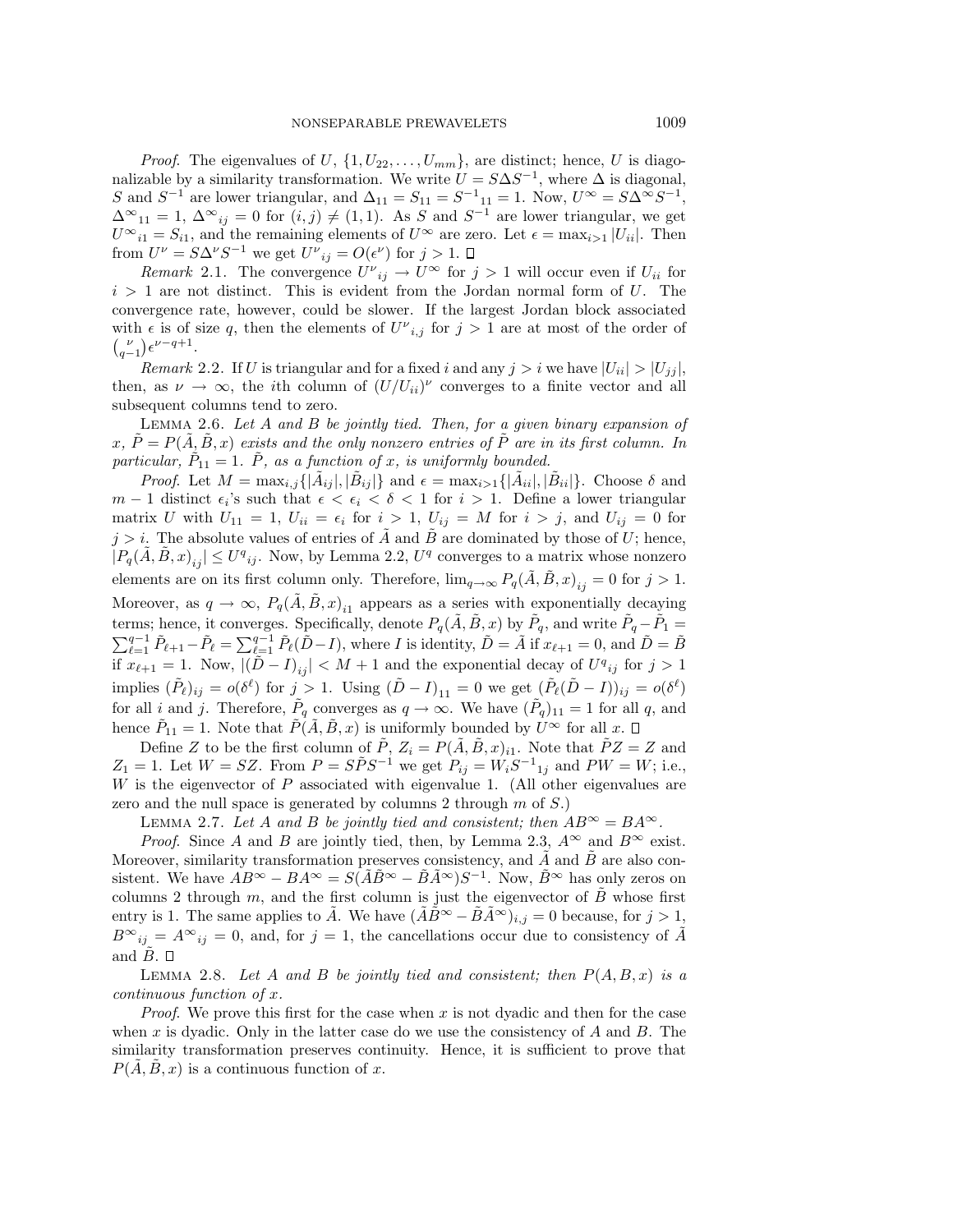Case 1. Assume that x is not dyadic. Then, the binary expansion of x does not have a tail of zeros or a tail of ones. Hence,  $y \to x$  implies that an increasing number of digits of  $y$  agree with those of  $x$ .

Suppose that y agrees with x on the first q digits; then

(2.6a) 
$$
P(\tilde{A}, \tilde{B}, x) - P(\tilde{A}, \tilde{B}, y) = P_q(\tilde{A}, \tilde{B}, x)[P(\tilde{A}, \tilde{B}, \bar{x}_q) - P(\tilde{A}, \tilde{B}, \bar{y}_q)].
$$

Now, for sufficiently large q,  $P_q(\tilde{A}, \tilde{B}, x)$  has near zero entries in positions  $(i, j)$  for j > 1. Moreover,  $[P(\tilde{A}, \tilde{B}, \bar{x}_q) - P(\tilde{A}, \tilde{B}, \bar{y}_q)]$  has a zero entry in the (1, 1) position and the remaining entries are uniformly bounded. As a result, the right-hand side of (2.6a) approaches zero as  $q \to \infty$ . Therefore, we have  $\lim_{y \to x} P(A, B, y) = P(A, B, x)$ for x nondyadic.

Case 2. Assume that x is dyadic. If y approaches x while agreeing with an increasing number of digits of x, then Case 1 applies. Otherwise let  $x = 0.x_1x_2 \cdots x_q1000 \cdots$ and  $y = 0.x_1x_2 \cdots x_q01 \cdots 1y_{q+\nu+2}y_{q+\nu+3} \cdots$ , where the  $\nu$  digits  $y_{q+2}$  through  $y_{q+\nu+1}$ are equal to 1. Note that  $y \to x$  as  $\nu \to \infty$ , but only the first q digits of y and x agree.

Now, we write

(2.6b) 
$$
P(\tilde{A}, \tilde{B}, x) - P(\tilde{A}, \tilde{B}, y) = P_q(\tilde{A}, \tilde{B}, x) [\tilde{B}\tilde{A}^{\infty} - \tilde{A}\tilde{B}^{\nu}P'],
$$

where  $P' = P(\tilde{A}, \tilde{B}, \bar{y}_{q+\nu+1})$ . Notice that  $\lim_{\nu\to\infty} \tilde{B}^{\nu}P' = \tilde{B}^{\infty}$  since all columns of  $\tilde{B}^{\nu}$ , except the first one, approach zero while  $P'_{11} = 1$  and  $P'$  stays uniformly bounded. Lemma 2.4 gives  $\lim_{\nu\to\infty} \tilde{B}\tilde{A}^{\infty} - \tilde{A}\tilde{B}^{\nu}P' = \tilde{B}\tilde{A}^{\infty} - \tilde{A}\tilde{B}^{\infty} = 0$ . Therefore,  $\lim_{y\to x} P(\tilde{A}, \tilde{B}, y) = P(\tilde{A}, \tilde{B}, x)$  for x dyadic.  $\Box$ 

This concludes the proof of Theorem 2.1.

A function f is said to have Hölder exponent (at least)  $\alpha$  for  $0 \leq \alpha \leq 1$  if there is  $C \geq 0$  such that  $|f(x) - f(y)| \leq C|x - y|^{\alpha}$ . Based on this definition, we can obtain additional regularity information about  $P$  by combining  $(2.6a)$  and  $(2.6b)$ .

LEMMA 2.9. Suppose  $1 > 2^{-r} = \delta > \max_{i>1} {\{\vert \ddot{A}_{ii} \vert, \vert \ddot{B}_{ii} \vert\}}$ . Then the Hölder exponent of P is at least  $r = -\log_2(\delta)$ .

*Proof.* Consider  $1 \ge y > x \ge 0$ ; then the binary expansions of x and y will be  $x = 0.x_1 \cdots x_q 011 \cdots 1x_{q+n+2}x_{q+n+3} \cdots$  and  $y = 0.x_1 \cdots x_q 100 \cdots 0y_{q+n+2}y_{q+n+3} \cdots$ where the first q digits are identical and the digits in positions  $q+2$  through  $q+n+1$  are ones for x and zeros for y. Moreover  $x_{q+n+2} = y_{q+n+2}$  or  $x_{q+n+2} = 0$  and  $y_{q+n+2} = 1$ . In the former case  $y - x \geq 2^{-(q+n+2)}$ , and in the latter case  $y - x \geq 2^{-(q+n+1)}$ . In either case  $|y-x|^r \geq \delta^{n+q+2}$ . We have  $\tilde{P}(y) - \tilde{P}(x) = \tilde{P_q}(x) [\tilde{B}\tilde{A}^n\tilde{P}(\bar{y}_{q+n+1}) \tilde{A}\tilde{B}^n\tilde{P}(\bar{x}_{q+n+1})$ . The absolute values of the  $(i, j)$  elements of  $\tilde{P}(q)$  for  $j > 1$  are bounded by  $C_1\delta^q$  for some  $C_1 > 0$ . The  $(1,1)$  entry of the bracket is zero, and all others are bounded by  $C_2\delta^n$ . Hence  $|\tilde{P}(y) - \tilde{P}(x)| \leq C_1C_2\delta^{n+q} \leq C|y - x|^r$ , where  $C = C_1C_2\delta^{-2}$ . Hence the Hölder exponent of  $\tilde{P}(x)$ , and therefore that of  $P(x)$ , is at least  $r = -\log_2(\delta)$ .  $\Box$ 

We have identified sufficient conditions for  $P(A, B, x)$  to be well defined and continuous. Now we concentrate on the special matrices given by (2.2c). The following two lemmas make full use of the particular structure of  $T_0$  and  $T_1$ . They will be used to specialize the result of Theorem 2.1 to the solution of the dilation equation (2.1).

Lemma 2.10. Let G be the matrix obtained by removing the first row and column of  $T_0$  or the last row and column of  $T_1$ . Thus  $G_{ij} = c_{2i-j}$ ,  $1 \le i, j \le m-1$ . Suppose that G has a right eigenvector  $V = (g_1, g_2, \ldots, g_{m-1})$  associated with eigenvalue  $\alpha$ ; then  $T_0$  has a right eigenvector  $V_0 = (0, g_1, g_2, \ldots, g_{m-1})$  and  $T_1$  has a right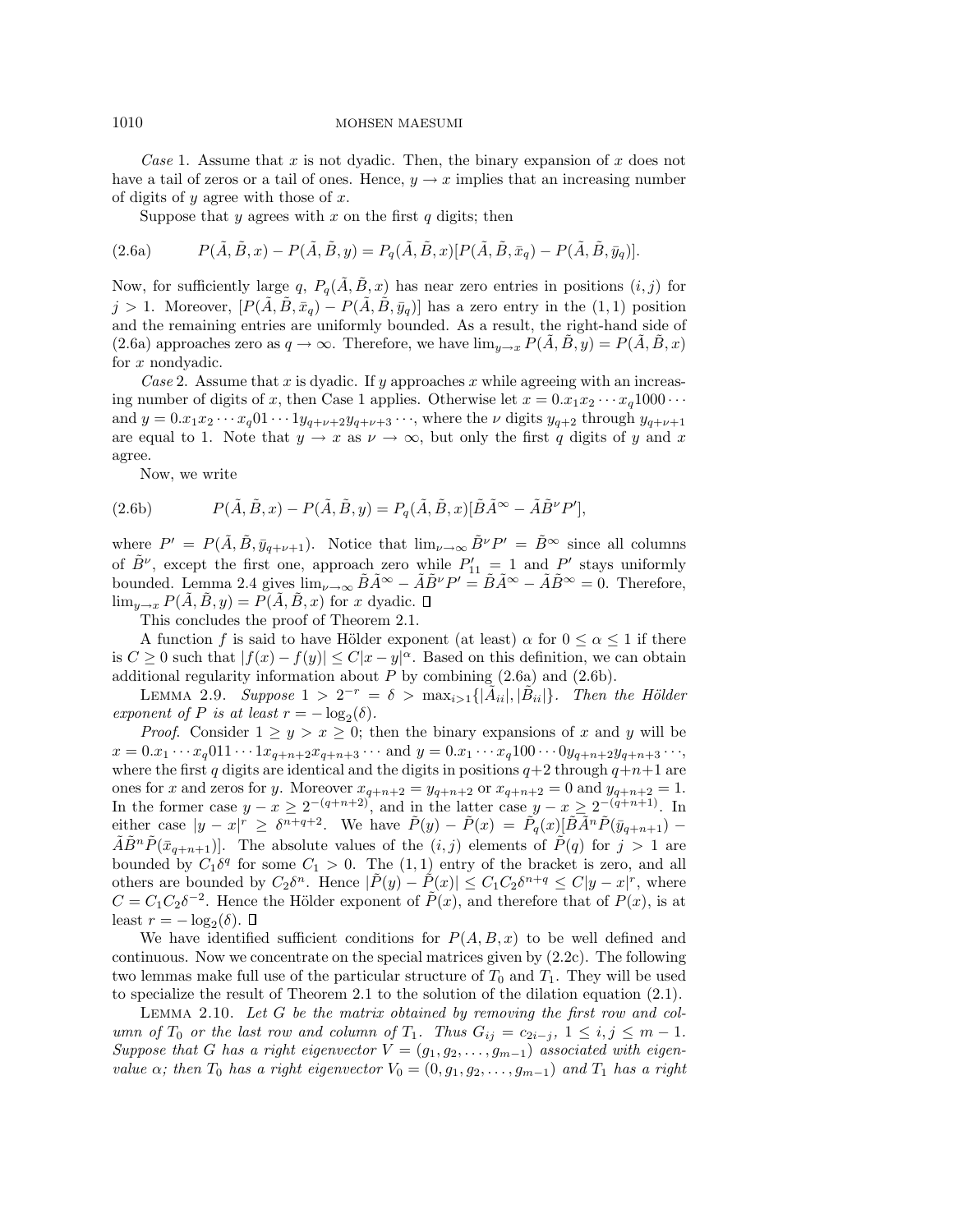eigenvector  $V_1 = (g_1, g_2, \ldots, g_{m-1}, 0)$ , both with the same eigenvalue  $\alpha$  and satisfying  $\sum_{k} c_{2k} = \sum_{k} c_{2k+1} = \beta$ , then G, T<sub>0</sub>, and T<sub>1</sub> each have a left eigenvector of the form  $T_0V_1 = T_1V_0$ . If  $\alpha$  is simple, then  $T_0$  and  $T_1$  are consistent with respect to  $\alpha$ . If  $(1, 1, \ldots, 1)$  with the same eigenvalue  $\beta$ . Suppose that  $\beta$  is simple; then  $T_0$  and  $T_1$  are consistent with respect to the corresponding right eigenvectors and  $\beta$ .

*Proof.* This is immediate from the special structure of  $T_0$  and  $T_1$ .  $\Box$ 

DEFINITION 2.11. The coefficients  $c_k$  are said to satisfy the unit column sum rule if

(2.7) 
$$
\sum_{k} c_{2k} = \sum_{k} c_{2k+1} = 1.
$$

If  $c_k$  satisfy the unit column sum rule and 1 is a simple eigenvalue, then  $T_0$  and  $T_1$  will be consistent with respect to 1. If, in addition,  $T_0$  and  $T_1$  are jointly tied, then our construction yields a continuous solution of (2.3) and the corresponding continuous solution of (2.1). (Notice that  $\Phi(0)$  and  $\Phi(1)$  are eigenvectors of  $T_0$  and  $T_1$ corresponding to eigenvalue 1. According to Lemma 2.7, they are shift continuous, i.e.,  $\Phi(1)_{i-1} = \Phi(0)_i$  for  $i > 1$ .) Now, we proceed to show that  $\phi$  is properly normalized.

LEMMA 2.12. Let  $\phi$  be a continuous solution of (2.1), and assume  $\Gamma = \int \phi(x) dx \neq$ 0. Then

$$
\sum_{k} c_k = 2.
$$

If  $\Gamma=1$ , then

(2.9) 
$$
\sum_{k} c_{2k} \sum_{n} \phi(2n+1) + \sum_{k} c_{2k+1} \sum_{n} \phi(2n) = 1.
$$

Moreover, if  $\Gamma = 1$  and  $c_k$  satisfy the unit column sum rule (2.7), then for any x

$$
\sum_{k} \phi(k+x) = 1.
$$

*Proof.* The first sum rule (2.8) for  $c_k$ 's is obtained by integrating (2.1). (We use the compactness of the support of  $\phi$  and  $c_k$  to simplify our formulas. Unless otherwise indicated, the integrals are over the entire reals and the summations are over the entire integers.) To establish (2.9) we form a Riemann sum for the integral and simplify the sum using (2.1).

Consider the dyadics points at a fixed level  $\ell$ , i.e., the ones of form  $(2n + 1)/2^{\ell}$ . We use these points to form a Riemann sum  $S_{\ell}$  to approximate  $\int \phi$ . We have  $S_{\ell} =$  $2^{1-\ell}\sum_{n} \phi((2n+1)/2^{\ell})$ . Now, we apply the recursion relation (2.1) to write  $\phi((2n+1)/2^{\ell})$ .  $1/2^{\ell}$ ) in terms of the dyadics at level  $\ell - 1$ . Assume  $\ell > 1$ ; then we have

$$
\sum_{n} \phi\left(\frac{2n+1}{2^{\ell}}\right) = \sum_{n} \sum_{k} c_{k} \phi\left(\frac{2n+1}{2^{\ell-1}} - k\right)
$$
  
= 
$$
\sum_{k} c_{k} \sum_{n} \phi\left(\frac{2n+1 - k2^{\ell-1}}{2^{\ell-1}}\right) = \sum_{k} c_{k} \sum_{n} \phi\left(\frac{2n+1}{2^{\ell-1}}\right).
$$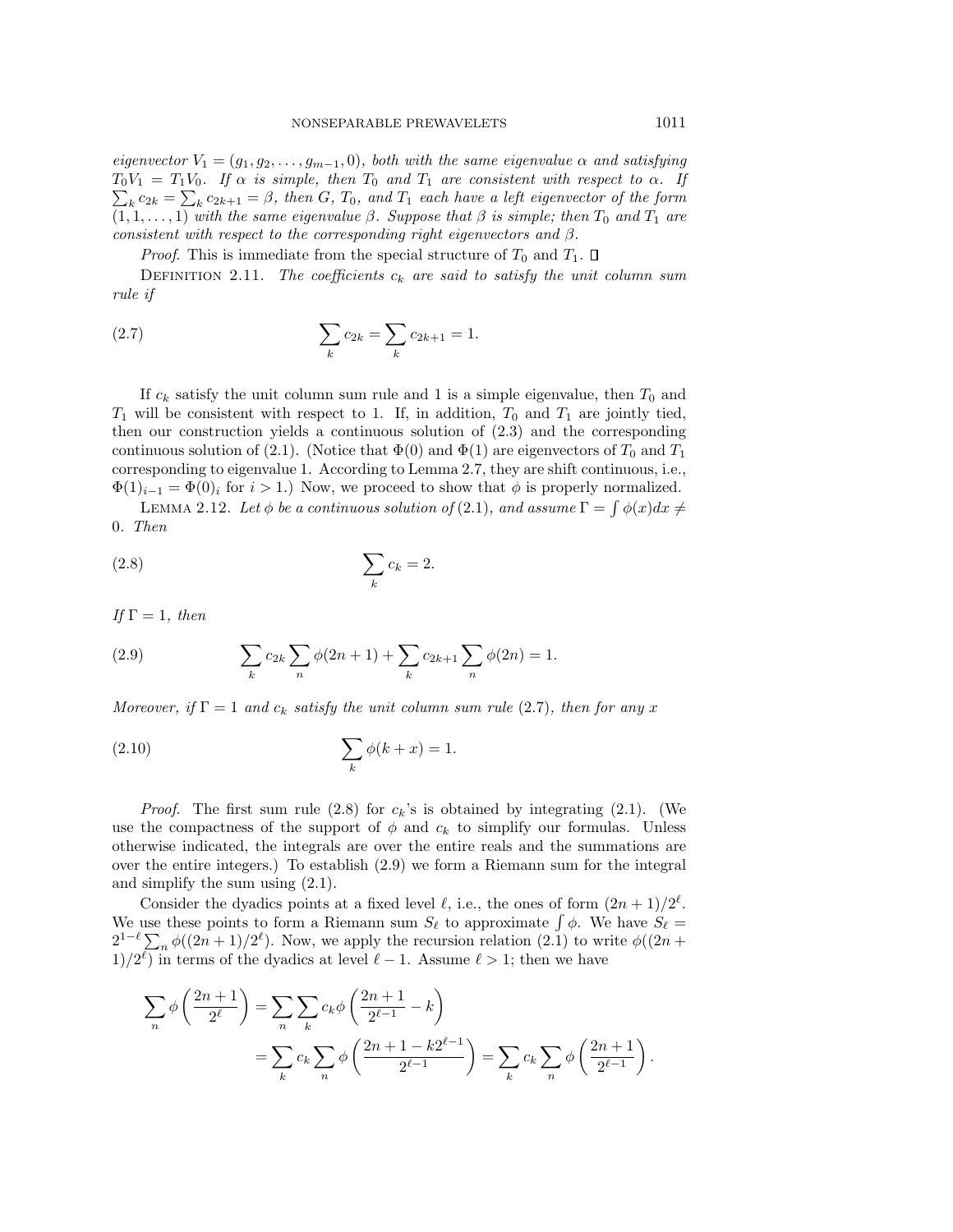Therefore,  $S_{\ell} = 1/2 \sum_{k} c_{k} S_{\ell-1}$ . Hence, if  $\ell > 1$  and  $\sum c_{k} = 2$ , then  $S_{\ell} = S_{\ell-1}$ . However, if  $\ell = 1$ , we get

$$
S_1 = \sum_{n} \phi\left(\frac{2n+1}{2}\right) = \sum_{n} \sum_{k} c_k \phi(2n+1-k)
$$
  
= 
$$
\sum_{k} c_{2k} \sum_{n} \phi(2n+1-2k) + \sum_{k} c_{2k+1} \sum_{n} \phi(2n+1-(2k+1))
$$
  
= 
$$
\sum_{k} c_{2k} \sum_{n} \phi(2n+1) + \sum_{k} c_{2k+1} \sum_{n} \phi(2n).
$$

Hence,  $S_{\ell} = S_1 = \sum_k c_{2k} \sum_n \phi(2n + 1) + \sum_k c_{2k+1} \sum_n \phi(2n)$ . Now, as  $\ell \to \infty$ , we have  $S_\ell \to \int \phi = 1$ , which proves (2.9). Moreover, if  $c_k$  satisfy the unit column sum rule, then we get  $\sum_{\ell} \phi(\ell) = 1$ . (One uses this result to normalize the eigenvectors of  $T_0$ and  $T_1$  corresponding to eigenvalue 1 in (2.4a). That is,  $\sum_j \Phi(0)_j = \sum_j \Phi(1)_j = 1$ .

Finally, we prove (2.10) and show that the integral of  $\phi$  equals the sum of  $\phi$  at any translate of the integers. Consider a vector  $V = (v_1, v_2, \dots, v_m)^t$ . From (2.7), one can easily see  $\sum_i (T_0 V)_i = \sum_i (T_1 V)_i = \sum_i V_i$ . Hence, if we start with  $V = \Phi(0)$  or  $V = \Phi(1)$  and multiply on the left with  $T_0$ 's or  $T_1$ 's, then at any stage the resulting values of  $\phi(x)$  at dyadics satisfy (2.10), and in the limit the same equation is satisfied at all points by continuity of  $\phi$ .  $\Box$ 

THEOREM 2.13. If  $T_0$  and  $T_1$  are jointly tied and their entries  $c_k$  satisfy the unit column sum rule, then  $P(T_0, T_1, x)$  is well defined and continuous, the columns of P are identical, and a solution of (2.1) is given by  $\phi(x+i-1) = P(T_0, T_1, x)_{i,j}$  for any j. Moreover, this  $\phi$  is properly normalized, i.e.,  $\int \phi dx = 1$ .

*Proof.* Since  $c_k$ 's satisfy the unit column sum rule and 1 is a simple eigenvalue, then, by Lemma 2.7,  $T_0$  and  $T_1$  are consistent. The matrices are assumed to be jointly tied; therefore, by Lemma 2.5, P is well defined and continuous. Since  $c_k$ 's satisfy the unit column sum rule, then, by the argument in the proof of  $(2.10)$ , the sum of elements of any column of any product of  $T_0$ 's and  $T_1$ 's, e.g.,  $P(T_0, T_1, x)$ , is 1. Now, by the comments following Lemma 2.3, we have  $P_{ij} = W_i S^{-1}{}_{1j}$  and  $1 = \sum_i P_{ij} = S^{-1}_{ij} \sum_i W_i$  for any j. Hence, the elements of the first row of  $S^{-1}$  are equal, and we may assume  $S^{-1}{}_{1j} = 1$ . Then, the columns of P and W are equal, and each represents φ through  $\phi(x+i-1) = P(T_0, T_1, x)_{i,j}$  for any j. Using Lemma 2.8 we get  $\int \phi = \sum_i \phi(x + i - 1) = \sum_i P_{ij} = 1$ . Hence,  $\phi$  is properly normalized.

**2.3. Infinite products of a finite family of matrices.** Theorem 2.1 can be generalized to include the products of a finite family of matrices. Let  $R > 1$  be an integer and r be a digit in base R, i.e.,  $0 \le r \le R-1$ . Consider R matrices  $A_0$ ,  $A_1, \ldots, A_{R-1}$ . Represent  $x \in [0,1]$  by its expansion in base  $R, x = 0.x_1x_2\cdots$  (now  $0 \le x_q \le R-1$ ). Define  $P_q(x) = \prod_{\ell=1}^q A_{x_\ell}$  and  $P(x) = \lim_{q \to \infty} P_q(x)$  whenever the limit exists. The family is called consistent if there are simple eigenvectors  $V_0$ and  $V_{R-1}$  such that  $A_0V_0 = V_0$ ,  $A_{R-1}V_{R-1} = V_{R-1}$ , and  $A_rV_{R-1} = A_{r+1}V_0$  for  $0 \leq r \leq R-2$ . Now, we have the following theorem.

THEOREM 2.14. Let the family  $\{A_r\}$  be jointly tied and consistent. Then,  $P(x)$ exists and is continuous.

*Proof.* This is similar to Theorem 2.1.  $\square$ 

**2.4. Analysis of three-term dilation equations.** In this section we give an example based on the case  $m = 2$ . We can achieve triangularization if  $c_1 = c_0 + c_2$ ,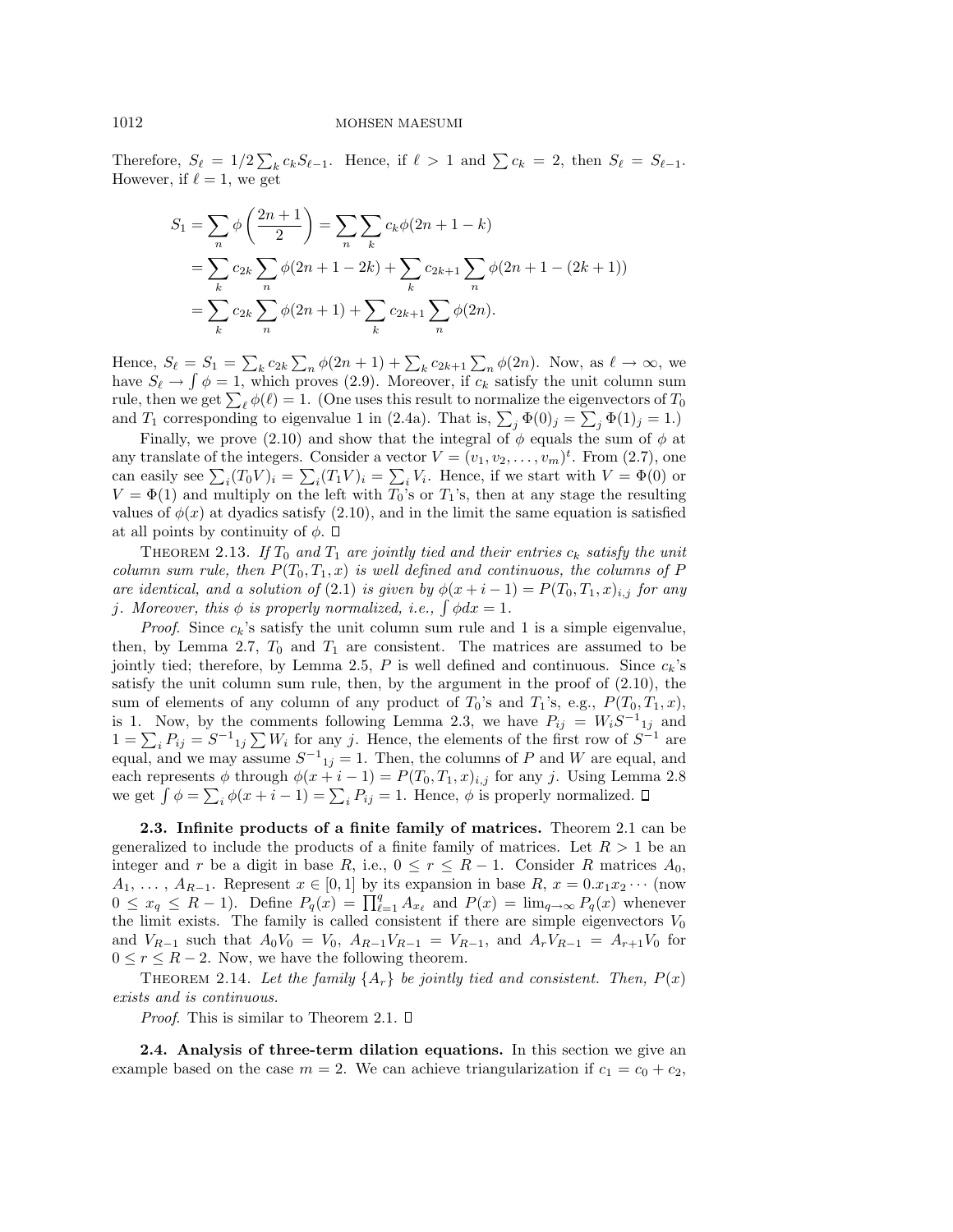in which case for any  $a \neq b$  we have

$$
T_0 = \begin{pmatrix} c_0 & 0 \\ c_2 & c_1 \end{pmatrix} = \frac{1}{a-b} \begin{pmatrix} a & -1 \\ -b & 1 \end{pmatrix} \begin{pmatrix} c_1 & 0 \\ ac_2 & c_0 \end{pmatrix} \begin{pmatrix} 1 & 1 \\ b & a \end{pmatrix},
$$
  

$$
T_1 = \begin{pmatrix} c_1 & c_0 \\ 0 & c_2 \end{pmatrix} = \frac{1}{a-b} \begin{pmatrix} a & -1 \\ -b & 1 \end{pmatrix} \begin{pmatrix} c_1 & 0 \\ bc_0 & c_2 \end{pmatrix} \begin{pmatrix} 1 & 1 \\ b & a \end{pmatrix}.
$$

We note that the triangularization is not unique. We set  $a = 0$  and  $b = 1$  to get

$$
T_0 = \begin{pmatrix} c_0 & 0 \\ c_2 & c_1 \end{pmatrix} = \begin{pmatrix} 0 & 1 \\ 1 & -1 \end{pmatrix} \begin{pmatrix} c_1 & 0 \\ 0 & c_0 \end{pmatrix} \begin{pmatrix} 1 & 1 \\ 1 & 0 \end{pmatrix},
$$
  

$$
T_1 = \begin{pmatrix} c_1 & c_0 \\ 0 & c_2 \end{pmatrix} = \begin{pmatrix} 0 & 1 \\ 1 & -1 \end{pmatrix} \begin{pmatrix} c_1 & 0 \\ c_0 & c_2 \end{pmatrix} \begin{pmatrix} 1 & 1 \\ 1 & 0 \end{pmatrix}.
$$

Now,  $\tilde{T}_0$  and  $\tilde{T}_1$  are the middle matrices on the right-hand side of previous equations. Given an x it is easy to form  $\tilde{P} = P(\tilde{T}_0, \tilde{T}_1, x)$ . For  $c_1 = 1, 0 < c_0 < 1$ , and  $0 < c_2 < 1$ , we have  $\tilde{P}_{11} = 1$ ,  $\tilde{P}_{12} = \tilde{P}_{22} = 0$ . Define  $\sigma_q = \sigma_q(x) = \sum_{n=1}^q x_n$  and  $\sigma_0(x) = 0$ . Then,  $(\tilde{P}_{q+1})_{21} = (\tilde{P}_q)_{21} + x_{q+1}c_0(\tilde{P}_q)_{22}$  and  $(\tilde{P}_q)_{22} = c_0 q^{-\sigma_q} c_2 q^{-\sigma_q}$ . Therefore,

$$
\tilde{P}_{2,1} = z(x) = \sum_{q=0}^{\infty} x_{q+1} c_0^{q+1-\sigma_q} c_2^{\sigma_q}.
$$

Now, using our previous notation (following Lemma 2.3) we have  $Z(x) = (1, z(x))^t$ and

$$
P(T_0, T_1, x) = \begin{pmatrix} z(x) & z(x) \\ 1 - z(x) & 1 - z(x) \end{pmatrix}, \quad \phi(x) = \begin{cases} z(x) & \text{for } 0 \le x \le 1, \\ 1 - z(x - 1) & \text{for } 1 \le x \le 2. \end{cases}
$$

It is easy to verify that  $\phi(x)$  is increasing on [0, 1] and decreasing on [1, 2].

**2.5. Simultaneous triangularization.** The main step in our analysis of the products of two matrices is to reduce them to a triangular form. Given A and B, we search for  $\tilde{A}$ ,  $\tilde{B}$ , and  $S^{-1}$  such that  $S^{-1}A = \tilde{A}S^{-1}$  and  $S^{-1}B = \tilde{B}S^{-1}$ . This constitutes  $2m^2$  nonlinear algebraic equations. In the case of wavelets, one always enforces (2.7). Then,  $S^{-1}_{1j} = \tilde{A}_{11} = \tilde{B}_{11} = 1$ . This reduces the number of equations to  $2m^2 - 2m$  and the number of unknowns to  $2m^2 - 2$ . (The eigenvalues of A and B are the elements on the diagonal of  $\tilde{A}$  and  $\tilde{B}$ , but their positions are not known.) Therefore, there are  $2m - 2$  degrees of freedom in the triangularization (e.g., a and  $b$  in section 2.4). Despite the presence of degrees of freedom, simultaneous triangularization is rarely possible. (It is known that a family of matrices is simultaneously triangularizable iff the eigenvalues of any product of matrices are equal, in some order, to the products of eigenvalues of the same matrices.)

The triangularizer matrices which are useful for the construction of  $N$ -dimensional scaling functions are the ones which work for a class of matrices and have constant entries. For example, if  $m = 3$ , then  $T_0$  and  $T_1$  can be triangularized when  $c_0 + c_3 = 1$ or  $1/2$ . But if the sum is 1, then the triangularizer depends on  $c_0$  and will not be suitable for higher-dimensional constructions considered in this paper. On the other hand when the sum is  $1/2$ , then the triangularizer is constant. In the next section we focus on the latter case.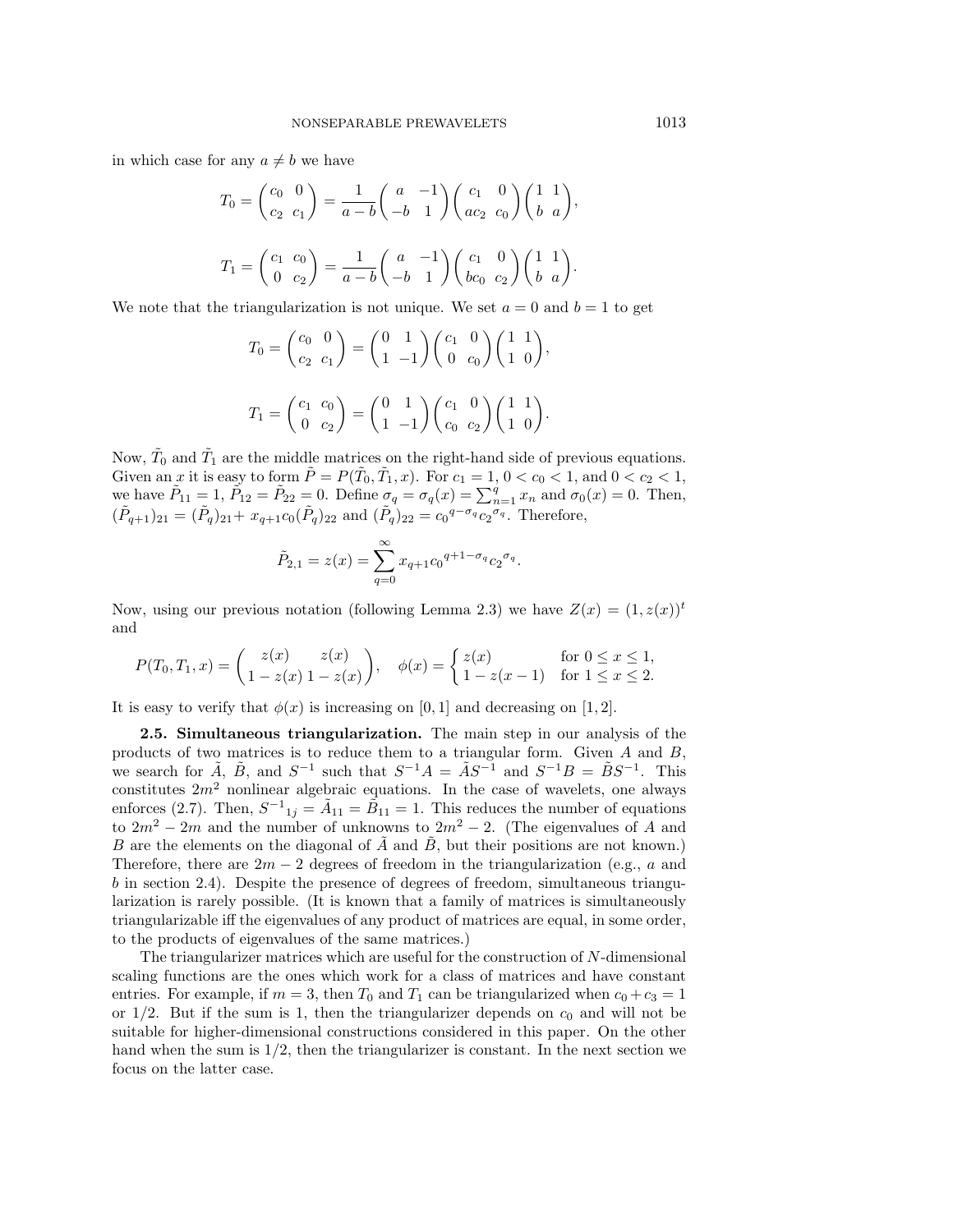**2.6.** Analysis of  $(m + 1)$ -term dilation equations. A class of matrices  $T_0$ and  $T_1$  for which constant triangularizers have been obtained are exactly those which satisfy certain sum rules used to enforce high regularity [9]. Here we require a particular subset of such rules, i.e.,

(2.11) 
$$
\sum_{k} c_{k} k^{q} (-1)^{k} = 0 \text{ for } q = 0, ..., m-2,
$$

where  $0^0$  is taken to be 1. One can solve  $(2.11)$  for  $c_1, \ldots, c_{m-1}$  in terms of the "corner" values  $c_0$  and  $c_m$ . The resulting coefficients  $c_k$  and the associated matrices  $T_0$  and  $T_1$  satisfy a host of binomial-type identities. The outlines for the proof of some of these identities are collected in Appendix A as notes. In what follows, we adopt the usual conventions that  $\binom{a}{b} = 0$  if  $b > a$  or  $b < 0$ , and  $1/c! = 0$  if  $c < 0$ .

The coefficient matrix of (2.11) is a Vandermonde-type matrix with a nonzero determinant. Therefore, it is nonsingular. The unique solution is given by "binomial interpolation" between the endpoint values (see Note A.1),

(2.12) 
$$
c_k = c_0 {m-1 \choose k} + c_m {m-1 \choose k-1}.
$$

For this particular choice of  $c_k$ 's, an  $m \times m$  triangularizer matrix S and its inverse  $S^{-1}$  are given by (see Note A.2.)

(2.13) 
$$
S_{ij} = {j-1 \choose m-i} \frac{(-1)^{i+j-m-1}}{(j-1)!}, \qquad S_{ij}^{-1} = {m-j \choose i-1} (i-1)!
$$

(Notice that the entries of S and  $S^{-1}$  are zero below the second diagonal, i.e., if  $i+j > m+1$ .) Upon triangularization, the diagonal elements of  $\tilde{T}_0$  and  $\tilde{T}_1$ , respectively, are (see Note A.2)

(2.14) 
$$
2^{m-2}(c_0 + c_m), 2^{m-3}(c_0 + c_m), \ldots, (c_0 + c_m), c_0,
$$

$$
2^{m-2}(c_0 + c_m), 2^{m-3}(c_0 + c_m), \ldots, (c_0 + c_m), c_m.
$$

By Theorem 2.1, we will have a continuous scaling function if the leading eigenvalue is one and the remaining eigenvalues are less than one in absolute value. Therefore, we will have a continuous scaling function if

(2.15) 
$$
c_0 + c_m = 1/2^{m-2}, \quad |c_0| < 1, \quad |c_m| < 1,
$$

and the remaining  $c_k$ 's are determined by  $(2.12)$ . We summarize this result in the following theorem.

THEOREM 2.15. If

$$
c_0 + c_m = 1/2^{m-2}, \quad |c_0| < 1, \quad |c_m| < 1,
$$

and

$$
c_k = c_0 {m-1 \choose k} + c_m {m-1 \choose k-1},
$$

then  $P(T_0, T_1, x)$  gives the normalized continuous solution of (2.1).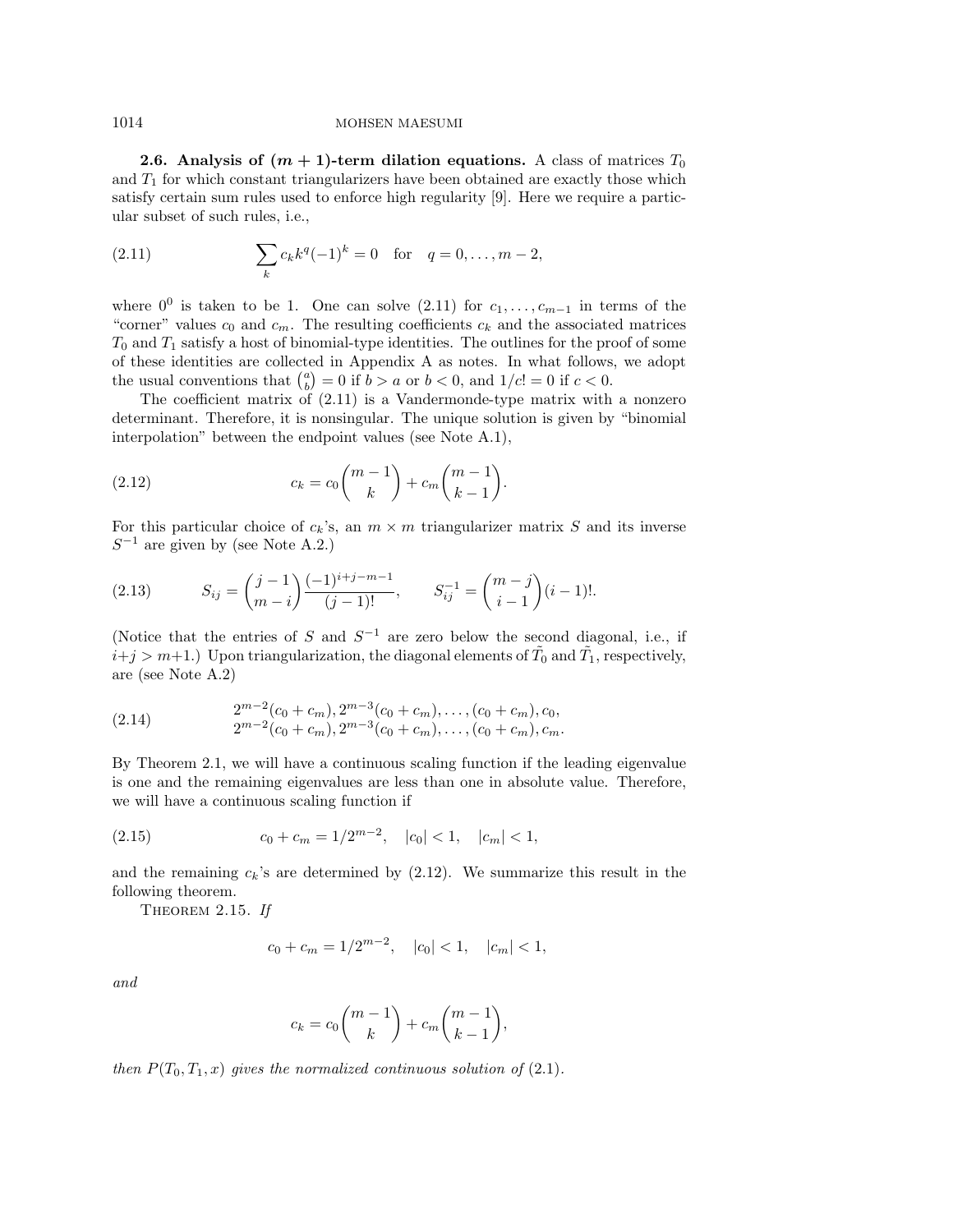**2.7.** Analysis of smooth scaling functions. If the inequalities in  $(2.15)$  are made stricter by a factor of  $1/2^{\ell}$ , then the degree of smoothness of  $\phi$  increases by  $\ell$ . This is expressed in the following theorem.

THEOREM 2.16. If

$$
c_0 + c_m = 1/2^{m-2}, \quad |c_0| < 1/2^{\ell}, \quad |c_m| < 1/2^{\ell}
$$

for an integer  $0 \leq \ell < m - 1$  and

$$
c_k = c_0 {m-1 \choose k} + c_m {m-1 \choose k-1},
$$

then  $P(T_0, T_1, x)$  gives the normalized  $\ell$  times continuously differentiable solution of  $(2.1).$ 

*Proof.* This can be shown by considering the divided difference of  $\phi$ :

(2.16) 
$$
\Delta(\phi, \ell, h, x) = \frac{1}{h^{\ell}} \sum_{i=0}^{\ell} (-1)^{i} {\ell \choose i} \phi(x + (\ell - i)h).
$$

If the limit of above expression, as  $h \to 0$ , exists, then  $\phi$  is  $\ell$  times differentiable. We will use the matrix form of  $(2.16)$  and some of the results from Theorem A.1 (see Appendix A) to prove this theorem.

Consider the binary expansion of the numbers  $x + jh$  for  $0 \le j \le \ell$ . If x is not a dyadic, then, as  $h \to 0$ , the number of common initial digits of the numbers  $x + jh$ will tend to infinity. To ensure the same for dyadic  $x$ , we use the expansion of  $x$  that ends in a tail of zeros if  $h > 0$ ; however, if  $h < 0$ , then we use the expansion that ends in a tail of ones. Suppose that the binary expansions of  $x + jh$ 's differ only on the k (possibly infinite) digits in the positions  $n + 1$  through  $n + k$ . Then we may write  $x + jh = y + 2^{-n}w_j + 2^{-n-k}z$ , where  $w_j$ 's, for  $0 \le j \le \ell$ , are equidistant numbers, y represents the initial common digits, and  $z$  represents the ending common digits (if any). Here y, z, and  $w_i$ 's are in the unit interval. Let  $\hbar = 2<sup>n</sup>h$ ,  $\theta = w_0$ , and define  $\mathcal{D} = \mathcal{D}(k, \ell, \hbar, \theta)$ , as in Theorem A.1, by

(2.17) 
$$
\tilde{\mathcal{D}} = \tilde{\mathcal{D}}(k, \ell, \hbar, \theta) = \frac{1}{\hbar^{\ell}} \sum_{i=0}^{\ell} (-1)^{i} {\ell \choose i} \tilde{P}_{k}(w_{\ell-i}).
$$

Then the triangularization of the matrix form of (2.16) leads to

(2.18) 
$$
\tilde{Q}_n(x) = S^{-1} \Delta(\Phi, \ell, h, x) S = 2^{n\ell} \tilde{P}_n(x) \tilde{D}(k, \ell, h, \theta) \tilde{P}(z).
$$

While the first  $\ell$  columns of  $2^{n\ell} \tilde{P}_n(x)$  grow unbounded as  $n \to \infty$ , they are nullified by the first  $\ell$  rows of  $\tilde{\mathcal{D}}$ , which are zero. The  $(\ell + 1)$ -st column of  $2^{n\ell}\tilde{P}_n(x)$  is finite, and its diagonal entry is 1. This column multiplies the first entry of the  $(\ell + 1)$ -st row of  $\mathcal{D}$ , which is  $\ell$ . The remaining columns of  $2^{n\ell}\tilde{P}_n(x)$  for  $j>\ell+1$  and elements of  $\tilde{\mathcal{D}}$  for  $i - j < \ell$  are zero. Also notice that  $\tilde{P}(z)_{11} = 1$  and  $\tilde{P}(z)_{ij} = 0$  for  $j > 1$ . As a result, all columns of  $\tilde{Q} = \lim_{n \to \infty} \tilde{Q}_n$  beyond the first one are zero. Moreover, the first column is simply the "normalized" form of the  $(\ell + 1)$ -st column of  $P(x)$ , that is,

(2.19) 
$$
\tilde{Q}(x)_{i,1} = \ell! \lim_{n \to \infty} 2^{n\ell} \tilde{P}_n(x)_{i,\ell+1}.
$$

The existence of this limit follows from Remark 2.2.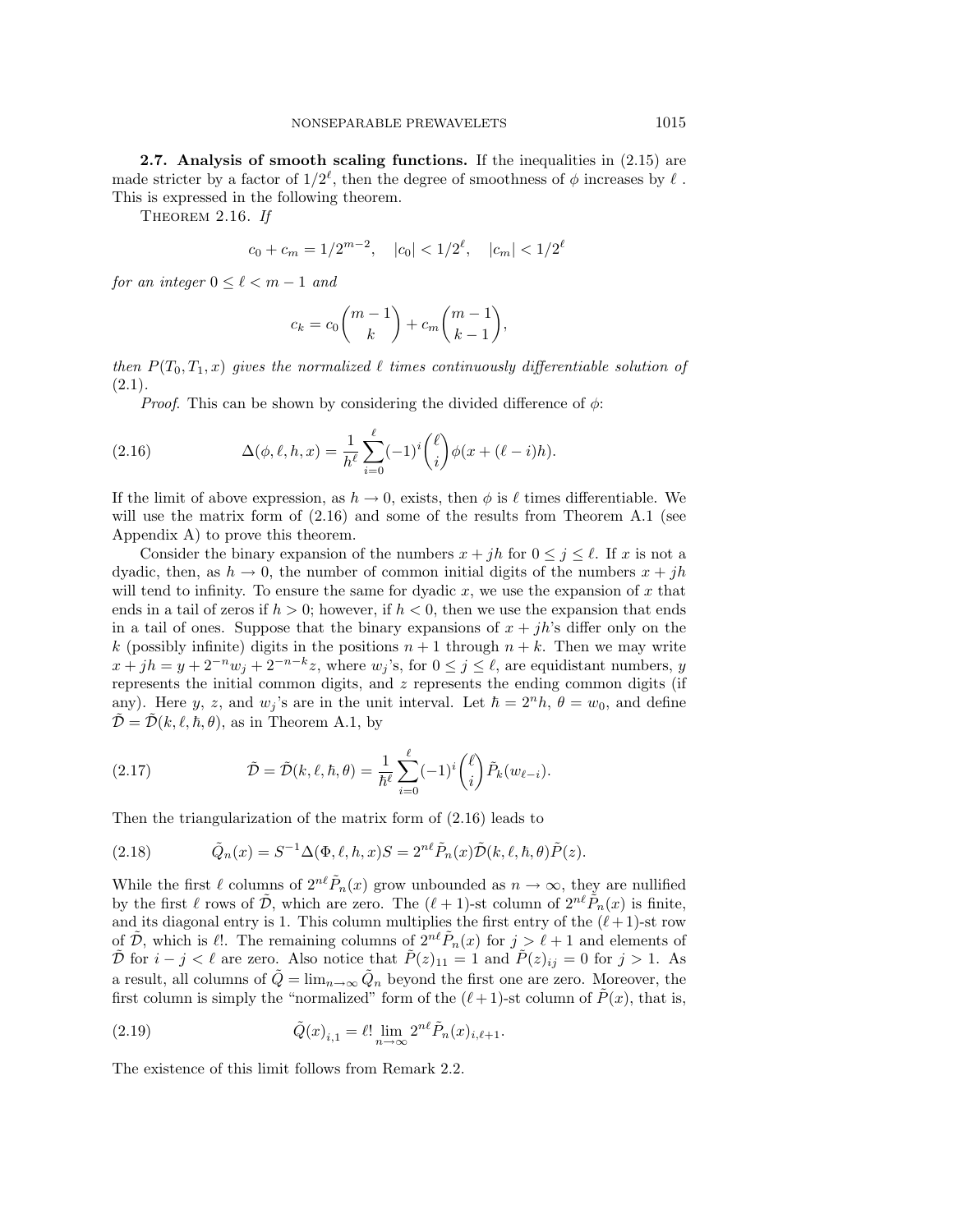To establish the continuity of the  $\ell$ th derivative, we note that the pair of eigenvectors of  $\tilde{T}_0$  and  $\tilde{T}_1$  corresponding to the eigenvalue  $1/2^\ell$  are, by Lemma 2.7, consistent and shift continuous. Then an argument similar to Lemma 2.5 or Theorem 2.2 shows that Q is continuous and shift continuous. Hence  $\phi$  is  $\ell$  times continuously differentiable.

Remark 2.3. If  $\ell$  is allowed to be a real number,  $\ell = [\ell] + r$ ,  $0 \le r < 1$ , then  $d\phi^{[\ell]}/dx^{[\ell]}$  is Hölder continuous with exponent at least r. This follows from considering the submatrices obtained by removing the first  $[\ell]$  rows and columns of  $2^{[\ell]}\tilde{T}_0$ ,  $2^{[\ell]}\tilde{T}_1$ , and applying the methods of Remark 2.2 and Lemma 2.6.

**3.** *N***-dimensional scaling functions.** Higher-dimensional wavelets and scaling functions are important in analyzing multivariable cases. Rectangular wavelets can be constructed for  $\mathcal{R}^N$  in ways similar to the one-dimensional case [7, Chapter 10]. However, as the number of dimensions and coefficients increases, it becomes less practical to ascertain regularity properties of the general N-dimensional scaling functions and the corresponding wavelets.

Our aim in this section is to identify a class of smooth scaling functions by generalizing the results from section 2 to  $N$  dimensions. In order to abbreviate the formulas and compare quantities in N dimensions, we first introduce a few notations. Assume  $X = (X_1, X_2, \ldots, X_N)$  and  $Y = (Y_1, Y_2, \ldots, Y_N)$  are two N-tuples. We define reverse lexicographic order  $X \prec Y$  to mean  $X_N \prec Y_N$ , or there is  $1 \leq n \leq N$  so that  $X_n < Y_n$  and  $X_{n'} = Y_{n'}$ , for  $n' > n$ . For the N-tuple  $I \in \{1, ..., m\}^N$ , we define  $\hat{I} = 1 + \sum_{n=1}^{N} m^{n-1} (I_n - 1)$ . The hat function enumerates the cells in the N-cube,  $[0, m]^N$ , from 1 to  $m^N$ , by going through components with lower indices first. Notice  $I < J$  iff  $I \prec J$ . Finally, if s is a scalar, and it is added or compared to a vector, then s stands for  $(s, s, \ldots, s)$ .

Now, to generalize (2.2) to N dimensions, let  $H_{\mu} \in \{0, ..., m-1\}^N$  for  $\mu =$  $1, \ldots, m^N$  be ordered by  $(0, \ldots, 0) = H_1 \prec H_2 \prec \cdots \prec H_{m^N} = (m-1, \ldots, m-1).$ Then we have

(3.1a) 
$$
\Phi(X) = [\phi(X + H_1), \phi(X + H_2), \dots, \phi(X + H_{m^N})]^t \text{ for } X \in [0, 1]^N,
$$

(3.1b) 
$$
C_K = 0
$$
 for  $K \notin \{0, ..., m\}^N$ ,

$$
(3.1c) \t(T_D)_{\hat{I}\hat{J}} = C_{2I-J+D-1} \tfor I, J \in \{1, ..., m\}^N \tand D \in \{0, 1\}^N.
$$

(In what follows, the range of  $I, J$ , and  $D$  is as in  $(3.1c)$  unless further restricted.) Notice that  $T_D$  is an  $m^N \times m^N$  matrix. To identify a particular entry for a given I and J, first we divide the matrix into  $m \times m$  subsquares and locate the square at the position  $(I_N, J_N)$ ; then we divide this  $m^{N-1} \times m^{N-1}$  matrix into m by m subsquares and locate the square at the position  $(I_{N-1}, J_{N-1})$  and so on until  $(I_1, J_1)$  is located in the final  $m \times m$  matrix. In this manner we have N nested grids on each  $T_D$ . We label these grids as *level*  $N$  (for the coarsest) through level 1 (for the finest). The value of  $D_n$  determines the nth component of the index of  $C_K$ . Inside each level-n grid element this component is fixed, and across the grid elements its values changes in a pattern similar to the indexing of the matrix for the one-dimensional problem, i.e.,  $T_{D_n}$ . The triangularization steps (see section 3.2 below) will utilize these grids. The statements and proofs of the one-dimensional case are easily generalized to the N-dimensional case by using these grids.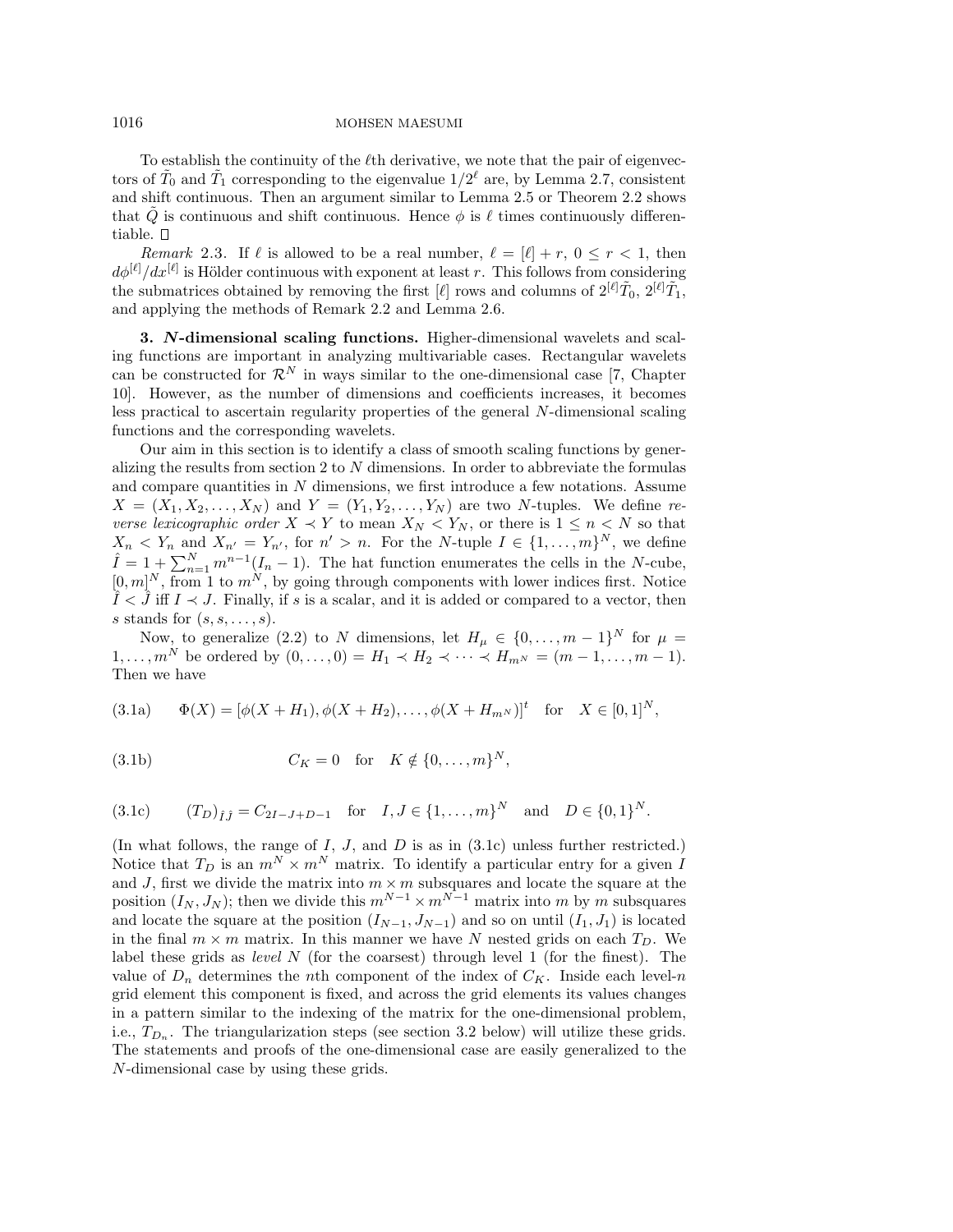To generalize the iteration formula (2.3), first we define the following convention. We will show the qth digit of the nth component of X by  $X_{n,q}$ . Then,  $X_{*,q}$  will indicate the vector of such digits. Similarly,  $\bar{X}_{n,q}$  and  $\bar{X}_{*,q}$  will be used to indicate the residual after the qth digit. Now, any continuous solution of  $(1.1)$  with its support in  $[0, m]^N$  satisfies

(3.2) 
$$
\Phi(X) = T_{X_{*,1}} \Phi(2X - X_{*,1}) = T_{X_{*,1}} \Phi(\bar{X}_{*,1}),
$$

and the repeated applications of (3.2) result in

(3.3) 
$$
\Phi(X) = \prod_{\ell=1}^{q} T_{X_{*,\ell}} \Phi(\bar{X}_{*,q}).
$$

We define  $P_q(\{T_D\}, X) = \prod_{\ell=1}^q T_{X_{*,\ell}}$ , and  $P(\{T_D\}, X) = \lim_{q \to \infty} P_q(\{T_D\}, X) =$ whenever the limit exits.

Suppose  $X \in [0,1]^N$  and  $1 \leq n \leq N$ , and define  $X \mid n$  (respectively,  $X \mid n$ ) to be a vector which is same as  $X$  except that its nth component is 1 (respectively, 0). We define  $F(X): [0,1]^N \to \mathcal{R}^{m^N}$  to be shift continuous if for any  $n, 1 \leq n \leq N$ ,  $F(X|n)$ <sub>*I*</sub> =  $F(X|n)$ <sub>*J*</sub> whenever  $I - J = 0|n$ . (Here, the cell *I* is immediately after the cell  $J$  in the direction of the nth axis. The corresponding components of  $F$  are required to have the same value on the common face between the two cells.) Now,  $\phi(X)$  is continuous on  $[0, m]^N$  iff  $\Phi(X)$  is continuous on  $[0, 1]^N$  and shift continuous. (As  $\Phi$  is determined from its values at  $\{0,1\}^N$ , the requirement of shift continuity may also be limited to this set.)

The notion of consistency of matrices (as it appears in Definition 2.2 for base 2 and in Theorem 2.3 for bases larger than 2) can be generalized to higher dimensions in a componentwise fashion. For example, consider a set of matrices  $A_D$  for  $D \in \{0,1\}^N$ . These matrices are called consistent if for any  $n, 1 \leq n \leq N$ , the pair  $A_{D|n}, A_{D|n}$  are consistent.

THEOREM 3.1. Suppose that  $\{A_D\}$  are jointly tied; then, for a given binary expansion of X,  $P({A_D}, X)$  exists. P is well defined and continuous at X if all components of  $X$  are nondyadic. If the matrices are consistent, then  $P$  is well defined and continuous at any X. P is Hölder continuous with exponent at least  $-\log_2(\delta)$  if  $1 > \delta > |\lambda|$ , where  $\lambda$  is any nonleading eigenvalue of any  $A_D$ .

*Proof.* The existence of  $P$  is proved in the same manner as in the one-dimensional case (Theorem 2.1). To prove continuity or obtain the Hölder exponent, we estimate  $|P(Y) - P(X)|$  through the triangle inequality. Consider an N-cube with X and Y as two diagonally opposite corners. Define a set of points  $Z_n$ ,  $1 \le n \le p = 2^{N-2} + 2$ , which start at  $X$ , go through the vertices of the  $N$ -cube, and arrive at  $Y$ . We have  $|P(Y) - P(X)| \leq \sum_{n=1}^{p-1} |P(Z_{n+1}) - P(Z_n)|$ . Each consecutive pair of vertices differ in only one coordinate, and hence, we may apply the estimates in Lemma 2.5 or 2.6 to each term of the sum. (The same estimates cannot be applied to  $P(Y) - P(X)$  directly because different components of  $X$  and  $Y$  may approach each other at different rates or some components may be dyadic while others are nondyadic.) The remaining steps in the proof are similar to the one-dimensional case.  $\square$ 

Suppose that  $\Omega$  is a sublist of  $(1,\ldots,N)$ , i.e.,  $\Omega = (n_1, n_2, \ldots)$  and  $1 \leq n_1$  $n_2 < \cdots \le N$ . We say K is even (odd) on  $\Omega$  if  $K_{n_1}, K_{n_2}, \ldots$  are even (odd) and the remaining components of  $K$  are odd (even). Now the sum rule  $(2.7)$  can be generalized as follows.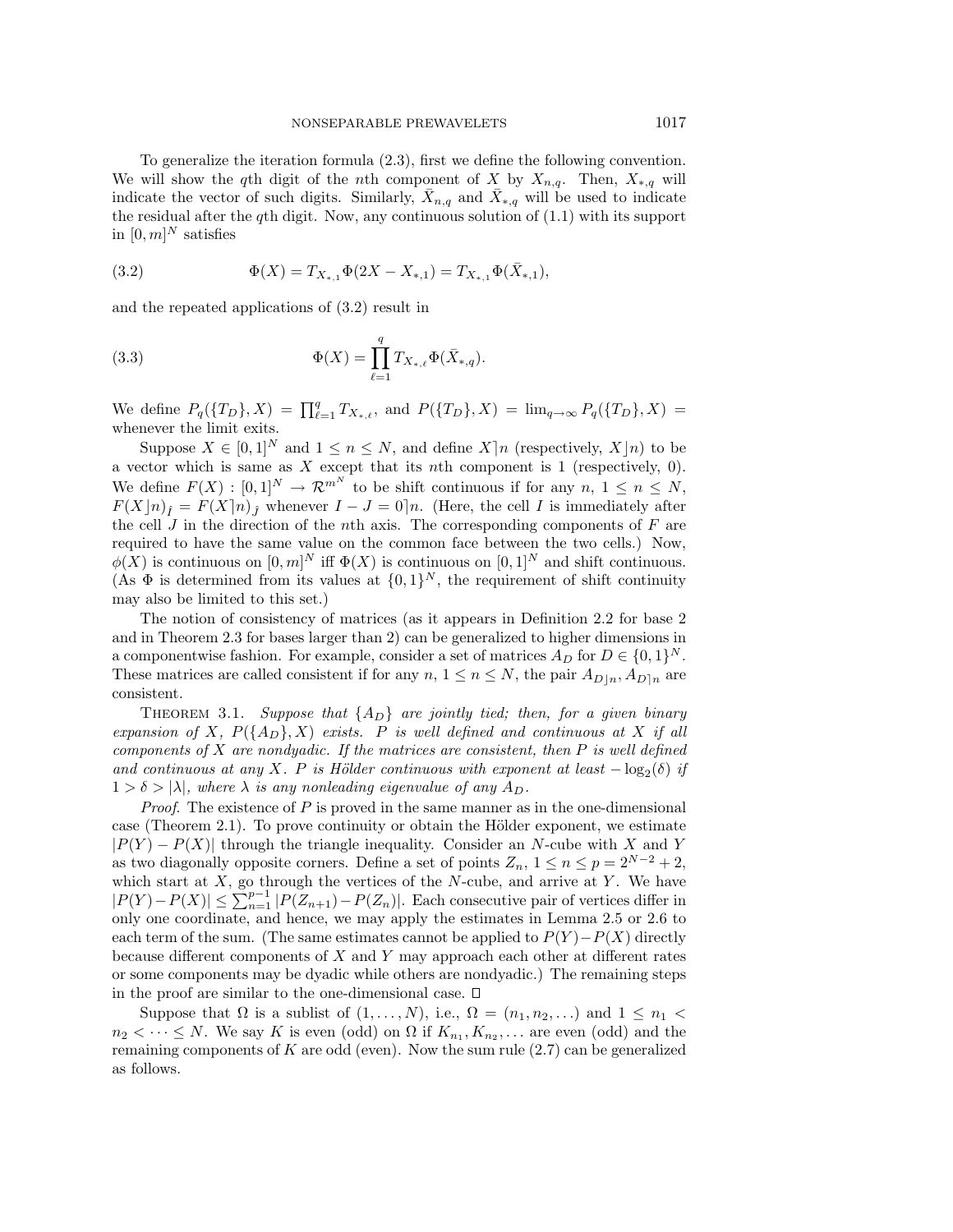DEFINITION 3.2. We say the coefficients  $C_K$  satisfy the unit column sum rule if

(3.4) 
$$
\sum_{K \text{ odd on } \Omega} C_K = \sum_{K \text{ even on } \Omega} C_K = 1 \text{ for every } \Omega.
$$

Notice that if  $C_K$ 's satisfy this property, then the column sum for any column of any  $T_D$  is 1. In that case, all matrices have a left eigenvector of the form  $(1, 1, \ldots, 1)$ . As in the one-dimensional case, there is a matrix  $G$ , obtained by eliminating certain rows and columns of the matrices, which has a similar left eigenvector. To obtain G, we start from any  $T_D$  and for each n eliminate the first (respectively, the last) row and column of each of the level-n grid elements if  $D_n$  is zero (respectively, one). Thus G is an  $(m-1)^N \times (m-1)^N$  matrix and is given by  $G_{\hat{I}',\hat{J}'} = C_{2I'-J'}$ , where I' and J' are taken from  $\{1,\ldots,m-1\}^N$  and  $\hat{I}'=1+\sum_{n=1}^N(m-1)^{n-1}(I'_n-1)$ . Any right eigenvector of G can be extended to an eigenvector of  $T_D$  by padding it with zeros at the locations where the rows of  $T<sub>D</sub>$  were eliminated. In particular the right eigenvector corresponding to 1 generates an eigenvector for each  $T<sub>D</sub>$ . If 1 is a simple eigenvalue, then the consistency of  $\{T_D\}$  easily follows.

We are looking for the unique normalized continuous solution of (1.1) with support in  $[0, m]^N$ . According to (3.2) such a solution will satisfy certain simple and important properties (similar to (2.4)) as follows:

(3.5a) 
$$
T_D \Phi(D) = \Phi(D),
$$

(3.5b) 
$$
\Phi\left(\frac{D\rfloor n+D\rfloor n}{2}\right) = T_{D\rfloor n}\Phi(D\rfloor n) = T_{D\rfloor n}\Phi(D\rfloor n),
$$

and in general for any  $X \in [0, 1]^N$ 

(3.5c) 
$$
\Phi\left(\frac{X|n+X|n}{2}\right) = T_{X_{*,1}|n}\Phi(\bar{X}_{*,1}|n) = T_{X_{*,1}|n}\Phi(\bar{X}_{*,1}|n).
$$

Other properties of these solutions (similar to the "sum rules" in Lemma 2.8) are expressed as follows.

LEMMA 3.3. Let  $\phi$  be a continuous solution of (1.1), and assume  $\Gamma = \int \phi(X) dX$  $\neq 0$ . Then

$$
\sum_{K} C_K = 2^N.
$$

If  $\Gamma=1$ , then

$$
(3.7) \sum_{\Omega} \left( \sum_{K \text{ even on } \Omega} C_K \sum_{K \text{ odd on } \Omega} \phi(K) + \sum_{K \text{ odd on } \Omega} C_K \sum_{K \text{ even on } \Omega} \phi(K) \right) = 1.
$$

Moreover, if  $C_K$ 's satisfy the unit column sum rule and  $\Gamma = 1$ , then for all X we have

$$
\sum_{K} \phi(X+K) = 1.
$$

Proof. This is identical to the proof for the one-dimensional case. The integration of (1.1) gives (3.6). A Riemann sum approximation to the integral provides (3.7) and its special case  $(3.8)$ .  $\square$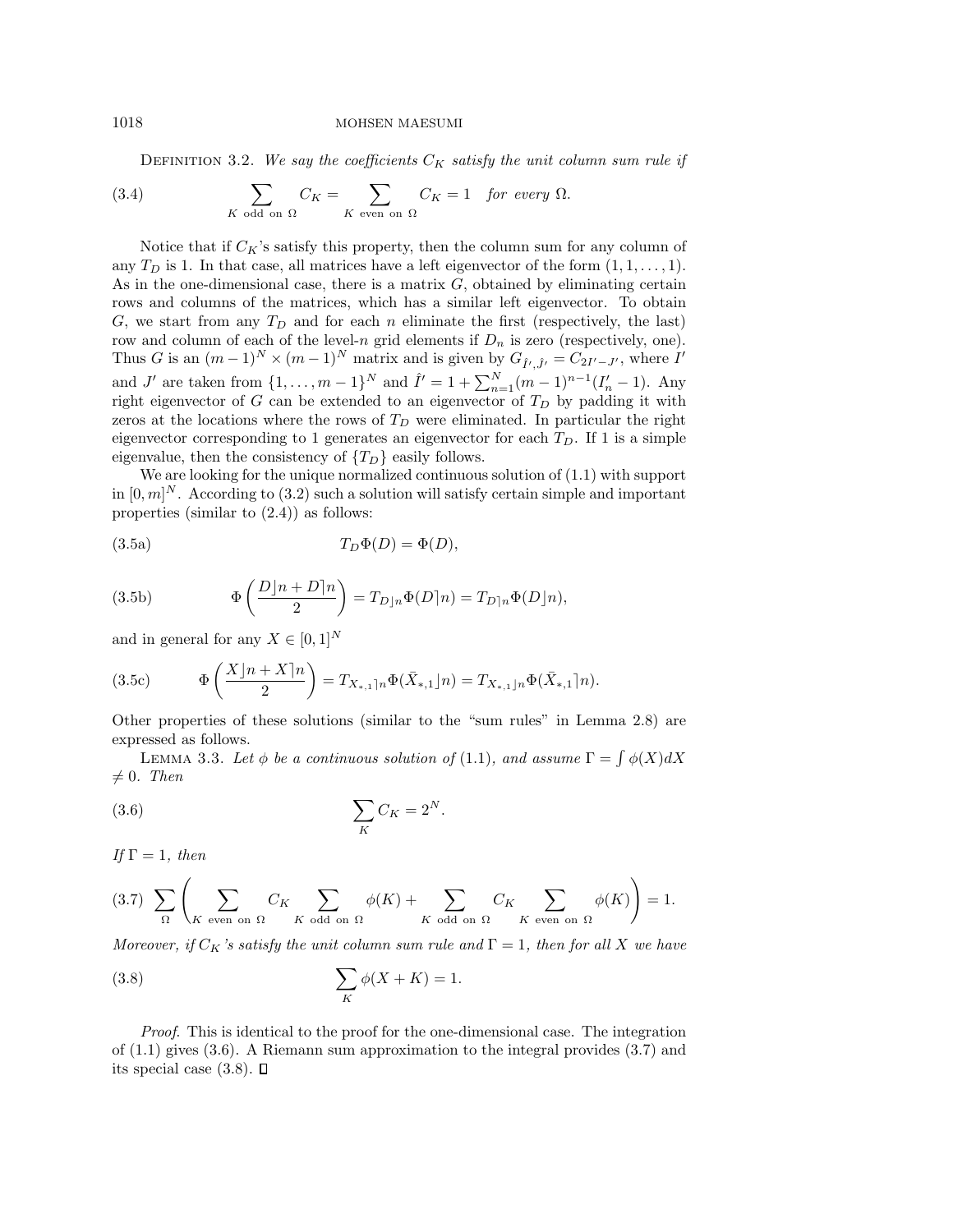THEOREM 3.4. If  $C_K$ 's satisfy the unit column sum rule and  $T_D$ 's are jointly tied, then  $P({T_D}, X)$  exists, is continuous, and has identical columns. The dilation equation (1.1) has a continuous solution given by  $\phi(X + I - 1) = P(\lbrace T_D \rbrace, X)_{\hat{I}, \hat{I}}$  for any  $\hat{J}$ . Moreover, this solution is properly normalized, i.e.,  $\int \phi(X) dX = 1$ .

Proof. The proof is identical to the proof for the one-dimensional case, Theorem  $2.2. \Box$ 

**3.1. Analysis of 3<sup>2</sup>-term dilation equations.** In this section, we give an example based on  $m = 2$  and  $N = 2$ . We have  $\Phi(X_1, X_2) = [\phi(X_1, X_2), \phi(X_1 +$  $(1, X_2), \phi(X_1, X_2 + 1), \phi(X_1 + 1, X_2 + 1)]^t$  and

$$
T_{00} = \begin{pmatrix} C_{00} & 0 & 0 & 0 \\ C_{20} & C_{10} & 0 & 0 \\ C_{02} & 0 & C_{01} & 0 \\ C_{22} & C_{12} & C_{21} & C_{11} \end{pmatrix}, \quad T_{01} = \begin{pmatrix} C_{01} & 0 & C_{00} & 0 \\ C_{21} & C_{11} & C_{20} & C_{10} \\ 0 & 0 & C_{02} & 0 \\ 0 & 0 & C_{22} & C_{12} \end{pmatrix},
$$

$$
T_{10} = \begin{pmatrix} C_{10} & C_{00} & 0 & 0 \\ 0 & C_{20} & 0 & 0 \\ C_{12} & C_{02} & C_{11} & C_{01} \\ 0 & C_{22} & 0 & C_{21} \end{pmatrix}, \quad T_{11} = \begin{pmatrix} C_{11} & C_{01} & C_{10} & C_{00} \\ 0 & C_{21} & 0 & C_{20} \\ 0 & 0 & C_{12} & C_{02} \\ 0 & 0 & 0 & C_{22} \end{pmatrix}.
$$

We can triangularize these matrices in two steps if

$$
(3.9) \quad\n\begin{aligned}\nC_{10} &= C_{00} + C_{20}, \ C_{01} = C_{00} + C_{02}, \ C_{12} = C_{02} + C_{22}, \ C_{21} = C_{20} + C_{22}, \\
C_{11} &= C_{01} + C_{21} = C_{10} + C_{12} = C_{00} + C_{20} + C_{22} + C_{02}.\n\end{aligned}
$$

Let  $I_n$  denote an  $n \times n$  identity matrix, and define

$$
S = \begin{pmatrix} 0 & 1 \\ 1 & -1 \end{pmatrix}, \quad S_2 = \begin{pmatrix} 0 & \mathbf{I}_2 \\ \mathbf{I}_2 & -\mathbf{I}_2 \end{pmatrix}, \quad S_1 = \begin{pmatrix} S & 0 \\ 0 & S \end{pmatrix},
$$

$$
S^{-1} = \begin{pmatrix} 1 & 1 \\ 1 & 0 \end{pmatrix}, \quad S_2^{-1} = \begin{pmatrix} \mathbf{I}_2 & \mathbf{I}_2 \\ \mathbf{I}_2 & 0 \end{pmatrix}, \quad S_1^{-1} = \begin{pmatrix} S^{-1} & 0 \\ 0 & S^{-1} \end{pmatrix}.
$$

Then, any of matrices  $T_D$ ,  $D \in \{0,1\}^2$ , can be triangularized by

$$
\tilde{T}_D = S_1^{-1} S_2^{-1} T_D S_2 S_1.
$$

The four eigenvalues of each of the four matrices may be given in terms of the "corner"  $C_K$ 's as

$$
(C_{00} + C_{20} + C_{22} + C_{02}, C_{00} + C_{02}, C_{00} + C_{20}, C_{00}),(C_{00} + C_{20} + C_{22} + C_{02}, C_{00} + C_{02}, C_{02} + C_{22}, C_{02}),(C_{00} + C_{20} + C_{22} + C_{02}, C_{22} + C_{20}, C_{00} + C_{20}, C_{20}),(C_{00} + C_{20} + C_{22} + C_{02}, C_{22} + C_{20}, C_{02} + C_{22}, C_{22}).
$$

Notice that sums of  $C_K$ 's on every corner, corners of every side, and corners of the entire square show up as eigenvalues. For convergence of the products of  $T_D$ 's, we need the leading eigenvalue to be 1 and the remaining eigenvalues to be less than 1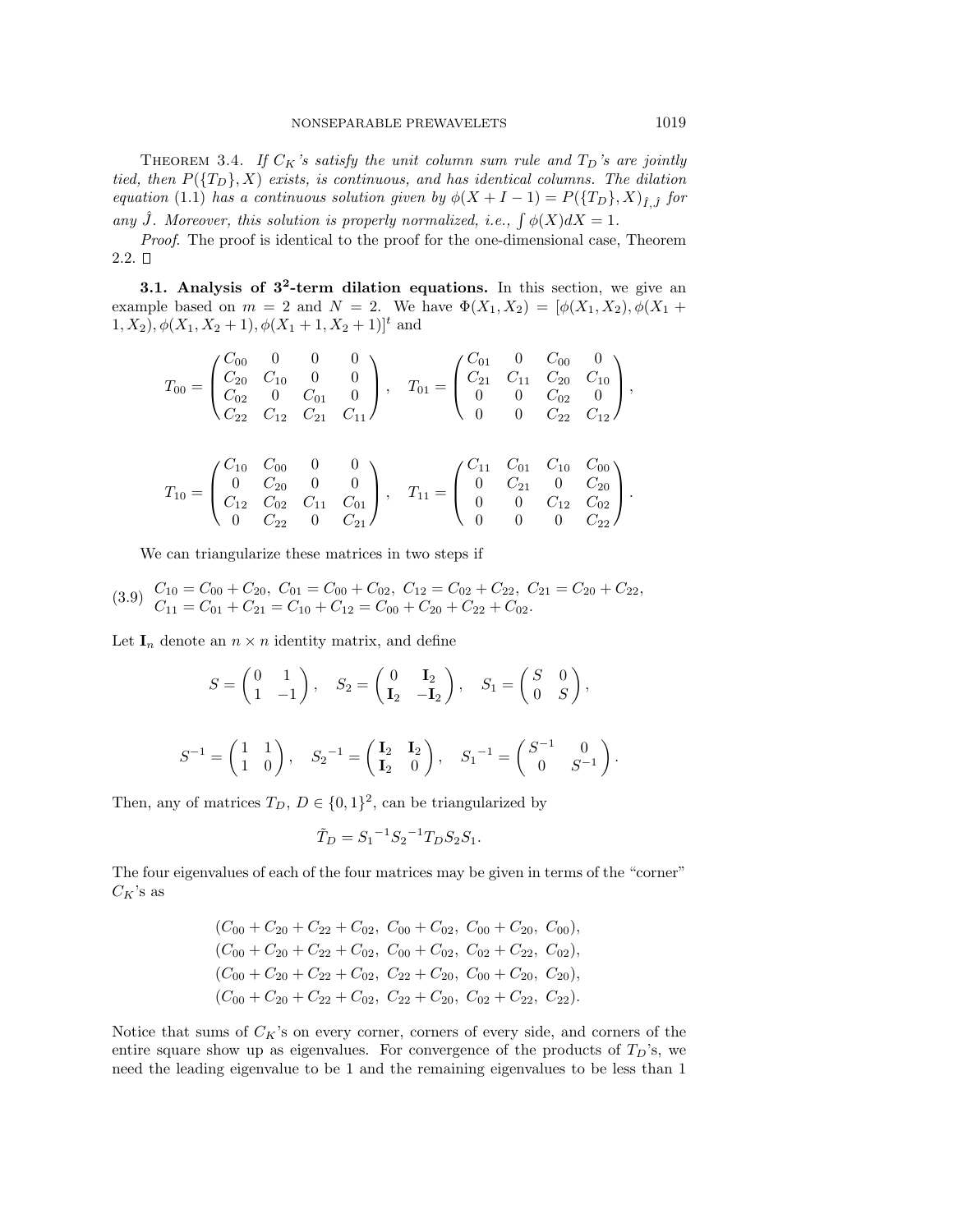in absolute value. The result can be displayed in terms of a three-parameter space, say,  $(C_{00}, C_{02}, C_{20})$ . Therefore, we require  $C_{22} = 1 - C_{00} - C_{02} - C_{20}$  and

$$
-1 < C_{00} < 1, \ -1 < C_{02} < 1, \ -1 < C_{20} < 1, \ 0 < C_{00} + C_{02} < 1, \ 0 < C_{00} + C_{20} < 1, \ 0 < C_{00} + C_{02} + C_{20} < 2.
$$

The remaining  $C_K$ 's are then determined by (3.9). Notice that this solution has three degrees of freedom and can change its sign on  $[0, 2]^2$ , while a tensor product solution  $\phi(x,y) = \phi_1(x)\phi_2(y)$ , where  $\phi_1$  and  $\phi_2$  satisfy

$$
\phi_1(x) = \alpha \phi_1(2x) + \phi_1(2x - 1) + (1 - \alpha)\phi_1(2x - 2),
$$
  
\n
$$
\phi_2(y) = \beta \phi_2(2y) + \phi_2(2y - 1) + (1 - \beta)\phi_2(2y - 2),
$$

has only two degrees of freedom, i.e.,  $0 < \alpha, \beta < 1$ , and a fixed sign.

**3.2.** Analysis of  $(m + 1)^N$  term dilation equations. In this section, we consider the dilation equations for a given  $m$  and  $N$ , with coefficients that satisfy  $(2.11)$  along every coordinate direction. In this case the coefficients,  $C_K$ , are given by binomial interpolation of their values on the corners of the N-cube, that is,  $C_{mD}$ 's. Applying (2.12) repeatedly along all coordinate directions gives

(3.10) 
$$
C_K = \sum_{D \in \{0,1\}^N} C_{mD} \prod_{n=1}^N {m-1 \choose K_n - D_n}.
$$

Now, all  $2^N$  corresponding  $T_D$ 's can be triangularized by a set of matrices built from S given by  $(2.13)$ . These matrices are constructed as follows: given an n,  $1 \leq n \leq N$ , first replace every entry  $S_{ij}$  of S with a diagonal matrix  $S_{ij} \mathbf{I}_{m^n}$ . This will produce an  $m^{n+1} \times m^{n+1}$  intermediate matrix. Then, use  $m^{N-n-1}$  copies of the intermediate matrix to create  $S_n$ , a block diagonal matrix of size  $m^N \times m^N$ . Now, we have simultaneous triangularization by

$$
\tilde{T}_D = S_1^{-1} S_2^{-1} \cdots S_{N-1}^{-1} S_N^{-1} T_D S_N S_{N-1} \cdots S_2 S_1.
$$

Here, at each stage  $n, n = N, \ldots, 1$ , the effect of  $S_n$  and  $S_n^{-1}$  is to triangularize the current level- $n$  grid elements. The formation of the resulting diagonal blocks is similar to the one-dimensional formula (2.14). The entries that act as  $c_0$  and  $c_m$  are a pair of blocks, within each grid's  $m \times m$  subdivision, in the positions  $(1, 1 + D_n)$ and  $(m, m + D_n - 1)$ . We call these the *polar* blocks. At the end of each stage of triangularization the polar blocks and their sum, scaled by factors  $1, \ldots, 2^{m-2}$ , appear on the diagonal. The first entry of  $T_D$  is  $C_D$ , and the corresponding indices of  $C_K$ 's in each pair of polar blocks differ in only one component. As a result, the final summation of  $C_K$ 's occur on the corners of the faces of the N-cube. If the face is n-dimensional, then the sum will appear with scale factors of up to  $2^{(m-2)n}$ .

To formally describe the eigenvalues of  $T_D$ 's, i.e., the diagonal elements of  $\tilde{T}_D$ 's, we need to construct sums of  $C_K$ 's on the corners of every *n*-dimensional face of the N-cube,  $\{0,m\}^N$ . Let  $\theta$  be a sublist of  $(1,\ldots,N)$ ,  $\theta = (\theta_1, \theta_2, \ldots, \theta_n)$ ,  $1 \leq \theta_1 < \theta_2$  $\cdots < \theta_n \leq N$ , and assume that  $\theta'$  is its complimentary list,  $\theta \cup \theta' = \{1, \ldots, N\}$ . (If  $\theta$ is empty, then  $n = 0$ .) Now, let  $D_{\theta} = (D_{\theta_1}, D_{\theta_2}, \ldots, D_{\theta_n})$  be a free element of  $\{0, 1\}^n$ , and assume that the remaining elements of D form a fixed element of  $\{0,1\}^{N-n}$ , say,  $D_{\theta'} = \Upsilon$ . Then, for every  $\Upsilon$  there are diagonal entries (with various multiplicities) of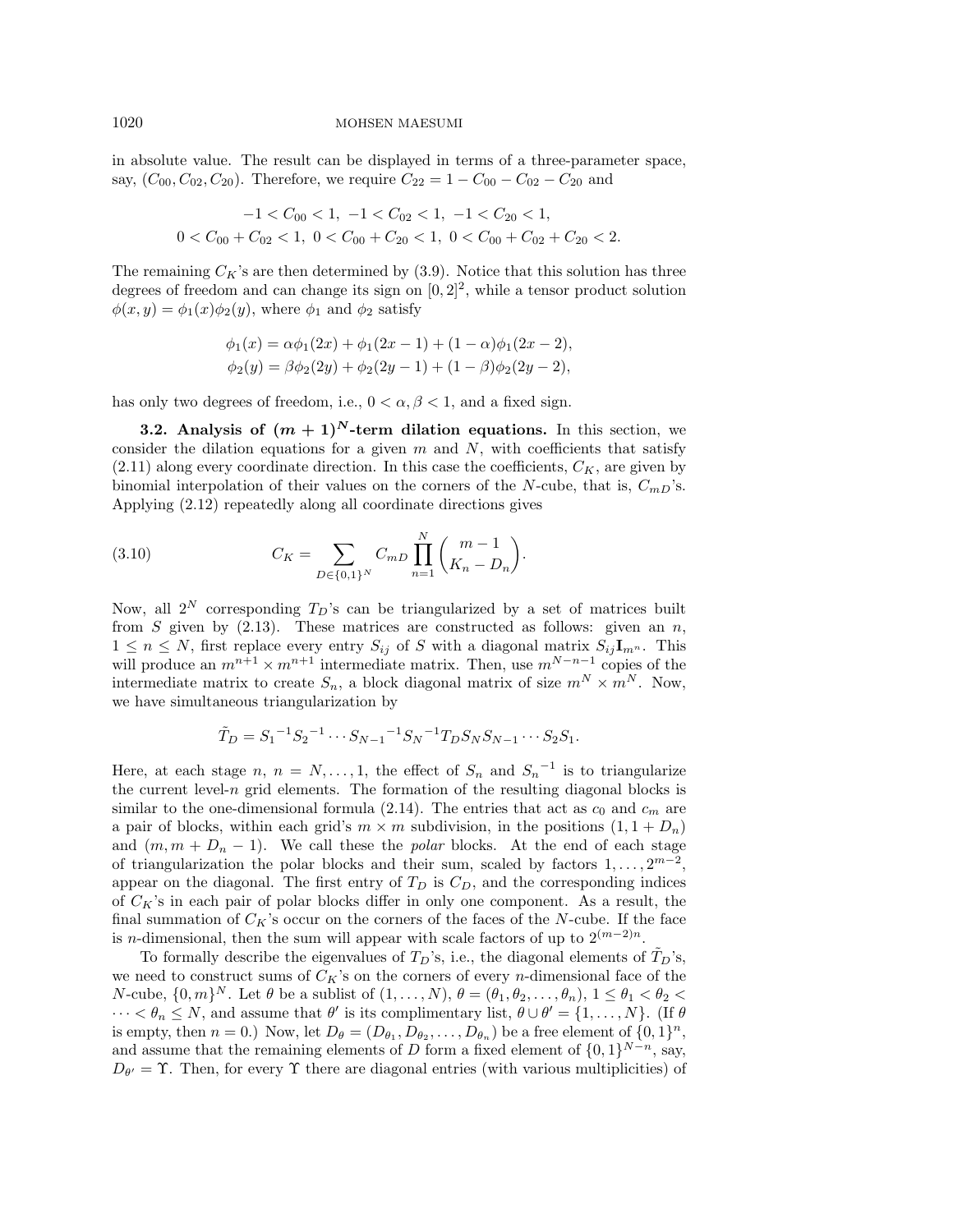$\tilde{T}_D$  in the form

$$
2^{\gamma} \sum_{\substack{D_{\theta} \\ D_{\theta'} = \Upsilon}} C_{mD} \quad \text{for} \quad 0 \le \gamma \le (m-2)n.
$$

Hence, for the convergence of the matrix products to a continuous function, we require

(3.11) 
$$
\sum_{D} C_{mD} = 1/2^{(m-2)N},
$$

which restricts the sum of  $C_K$ 's on all corners of the N-cube. Similarly, for every n-dimensional  $(n < N)$  face of the cube, described by an  $\Upsilon$ , we require

 $\overline{1}$ 

$$
(3.12)\qquad \qquad \left|\sum_{\substack{D_{\theta} \\ D_{\theta'} = \Upsilon}} C_{mD}\right| < \frac{1}{2}^{(m-2)n}.
$$

 $\overline{1}$ 

Now,  $(3.10)$ – $(3.12)$  characterize a class of  $C_K$ 's which produce continuous scaling functions. As (3.11) indicates, there are  $2^N - 1$  degrees of freedom. (For each  $n < N$ there are  $\binom{N}{n} 2^{N-n}$  inequalities of the form (3.12). There are  $3^N - 1$  inequalities in all.)

As in the case of the one-dimensional scaling functions, one can increase the degree of smoothness of  $\phi$  by  $\ell$  if the inequalities (3.12) are made stricter by a factor of  $1/2^{\ell}$ . We summarize our results in the following theorem.

THEOREM 3.5. If the sum of  $C_K$ 's on the corners of the N-cube satisfies

$$
\sum_{D} C_{mD} = 1/2^{(m-2)N},
$$

and for every n-dimensional  $(n < N)$  face of the N-cube we have

$$
\left|\sum_{\substack{D_{\theta}\\D_{\theta'}= \Upsilon}} C_{mD}\right| < 1/2^{(m-2)n+\ell},
$$

and all other  $C_K$ 's are given by binomial interpolation of their values at the corners of the N-cube,

$$
C_K=\sum_{D\in\{0,1\}^N}C_{mD}\prod_{n=1}^N\binom{m-1}{K_n-D_n},
$$

then the solution of (1.1) is  $\ell$  times continuously differentiable. If  $\ell$  is allowed to be a real number, then the [ $\ell$ ]th derivative of  $\phi$  is Hölder continuous with exponent at least  $\ell - [\ell].$ 

*Proof.* If  $\ell = 0$ , then we establish continuity by using Theorem 3.2. For  $\ell > 0$ we investigate existence, continuity, and the Hölder exponent of the required derivative of  $\phi$  by considering the related partial derivatives. The treatment is analogous to the one-dimensional case, and it uses the generalization of Theorem A.1 to N dimensions.  $\square$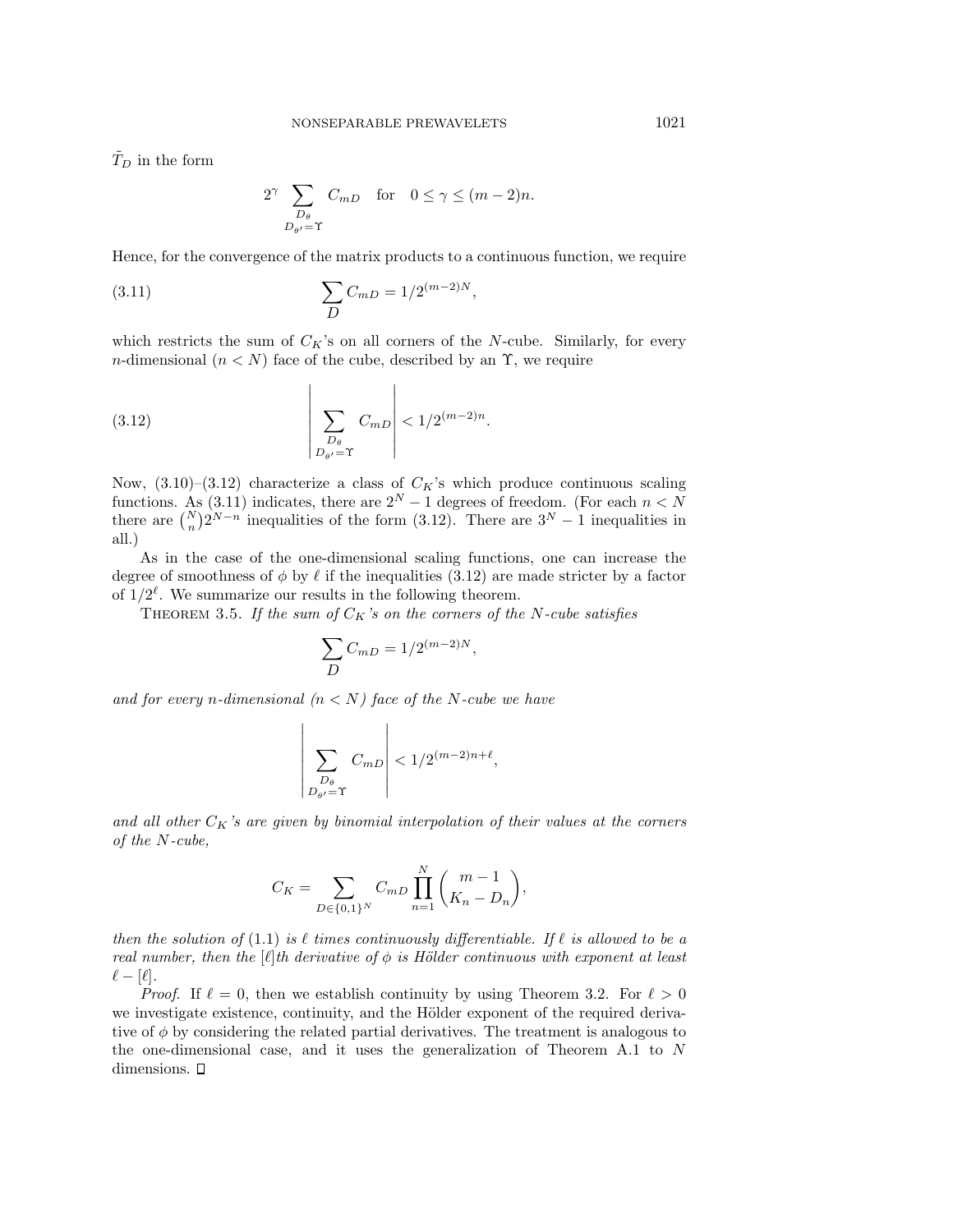**3.3. Examples of 4<sup>2</sup>-term scaling functions.** In this section we give some pictorial examples of the scaling functions obtained by applying  $(3.10)$ – $(3.12)$  to the case of  $m = 3$  and  $N = 2$ . We require

$$
C_{00} + C_{03} + C_{30} + C_{33} = 1/2^2,
$$
  

$$
|C_{00} + C_{03}| < 1/2^{1+\ell}, |C_{03} + C_{33}| < 1/2^{1+\ell}, |C_{33} + C_{30}| < 1/2^{1+\ell}, |C_{30} + C_{00}| < 1/2^{1+\ell},
$$
  

$$
|C_{00}| < 1/2^{\ell}, |C_{03}| < 1/2^{\ell}, |C_{30}| < 1/2^{\ell}, |C_{33}| < 1/2^{\ell}.
$$

The remaining  $C_K$ 's are given by  $(3.10)$ , which in two dimensions reads

$$
C_{ij} = C_{00} {m-1 \choose i} {m-1 \choose j} + C_{0m} {m-1 \choose i} {m-1 \choose j-1} + C_{m0} {m-1 \choose i-1} {m-1 \choose j-1} + C_{mm} {m-1 \choose i-1} {m-1 \choose j-1}.
$$

In our example,  $m = 3$ ,  $(i, j) \in \{0, 1, 2, 3\}^2$ , and the support of  $\phi$  is  $[0, 3]^2$ . For a given set of coefficients,  $C_K$ , the supremum of all possible real values of  $\ell$  will be shown by  $\ell_c$ , the critical exponent. Then, for any  $\ell < \ell_c$ , the [ $\ell$ ]th derivative of  $\phi$  is Hölder continuous with exponent (at least)  $\ell - [\ell].$ 

If we choose  $C_{00} = C_{03} = C_{30} = C_{33} = 1/16$ , then we get the two-dimensional spline in Figure 1. This function fails to have continuous second derivatives at points in its support where one of the coordinates is an integer. The maximum integer value that we can use for  $\ell$  in Theorem 3.3 is 1. Therefore, this function is  $\mathcal{C}^1$ . The critical exponent is  $\ell_c = 2$ .

If we choose  $C_{00} = -0.075$ ,  $C_{03} = C_{30} = 0.1$ , and  $C_{33} = 0.125$ , then we get the graph in Figure 2. The maximum value that we can use for  $\ell$  in Theorem 3.3 is 1. Therefore, this function is  $\mathcal{C}^1$ , despite appearances. The critical exponent is  $\ell_c = -\log_2 0.45 = 1.152 \ldots$ 

If we choose  $C_{00} = -0.5$ ,  $C_{03} = C_{30} = 0.625$ , and  $C_{33} = -0.5$ , then we get the graph in Figure 3. The maximum value that we can use for  $\ell$  in Theorem 3.3 is 0. Therefore this function is only continuous. The critical exponent is  $\ell_c = -\log_2 0.625$  =  $0.678...$ 

**Appendix A. Some notes on binomial identities.** Here we outline the proofs of some binomial identities used in this paper.

*Note* A.1. To verify that  $(2.12)$  is a solution of  $(2.11)$ , one evaluates

(A.1) 
$$
\left(x\frac{d}{dx}\right)^q [x^b(1-x)^{m-1}] = \sum_{k=0}^m (-1)^k (k+b)^q \binom{m-1}{k} x^{k+b}
$$

for  $0 \le q \le m-2$ , and  $b = 0$  or  $-1$  at  $x = 1$ .

The fact that matrices given by (2.13) are inverses of each other follows from (A.1) for  $q = b = 0$ .

*Note* A.2. The matrices  $\tilde{T}_0$  and  $\tilde{T}_1$  and their divided differences have a particular zero structure and a simple formula for the entries of the first nonzero subdiagonal. The divided differences in question are polynomials such as  $\tilde{T}_1 - \tilde{T}_0$ ,  $\tilde{T}_1\tilde{T}_1 - 2\tilde{T}_1\tilde{T}_0 +$  $\tilde{T}_0 \tilde{T}_1$ , etc., where the indices form an arithmetic sequence of binary numbers and the coefficients are the binomial numbers. This is discussed in the following theorem.

THEOREM A.1. Consider a set of equidistant numbers  $w_j = \theta + j\hbar$  for  $j = 0, \ldots, \ell$ , in the unit interval and with binary expansions that differ on the first k digits only.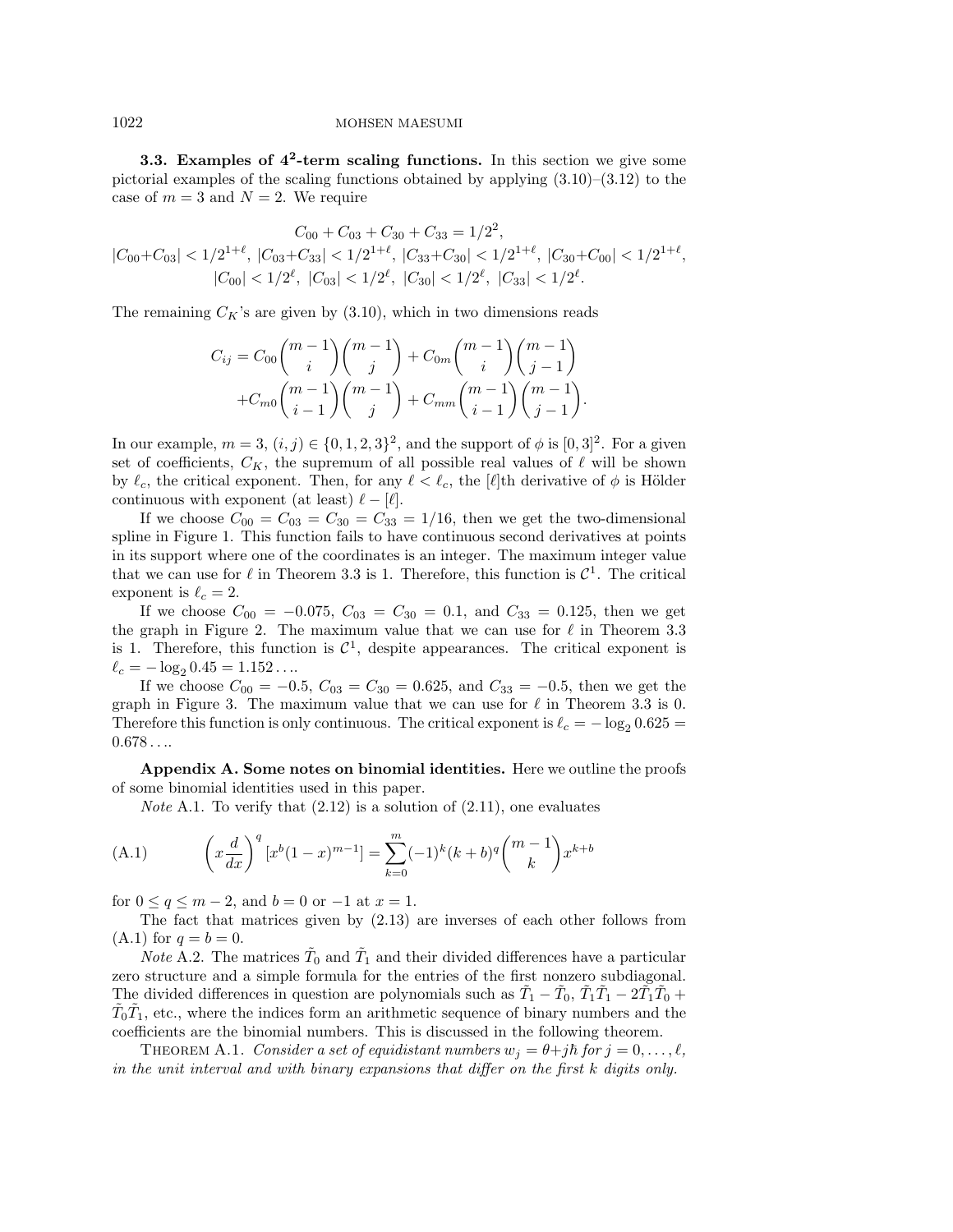

FIG. 3.1. The scaling function for  $C_{00} = C_{03} = C_{30} = C_{33} = 1/16$ . Here,  $\ell_c = 2$ .



FIG. 3.2. The scaling function for  $C_{00} = -0.075$ ,  $C_{03} = C_{30} = 0.1$ ,  $C_{33} = 0.125$ . Here,  $\ell_c = 1.152 \ldots$ 

Define

(A.2) 
$$
\tilde{\mathcal{D}} = \tilde{\mathcal{D}}(k,\ell,\hbar,\theta) = \frac{1}{\hbar^{\ell}} \sum_{i=0}^{\ell} (-1)^{i} {\ell \choose i} \tilde{P}_{k}(w_{\ell-i}).
$$

Then

(A.3) 
$$
\tilde{\mathcal{D}}_{i,j} = 0 \quad \text{if} \quad i < m \quad \text{and} \quad i < j + \ell,
$$

(A.4) 
$$
\tilde{\mathcal{D}}_{m,j} = 0
$$
 if  $c_0 = c_m$  and  $m < j + \ell$ ,

(A.5) 
$$
\tilde{\mathcal{D}}_{i,i-\ell} = \ell! \binom{i-1}{\ell} 2^{k(m+\ell-i-1)} (c_0 + c_m)^k \quad \text{for} \quad \ell < i < m.
$$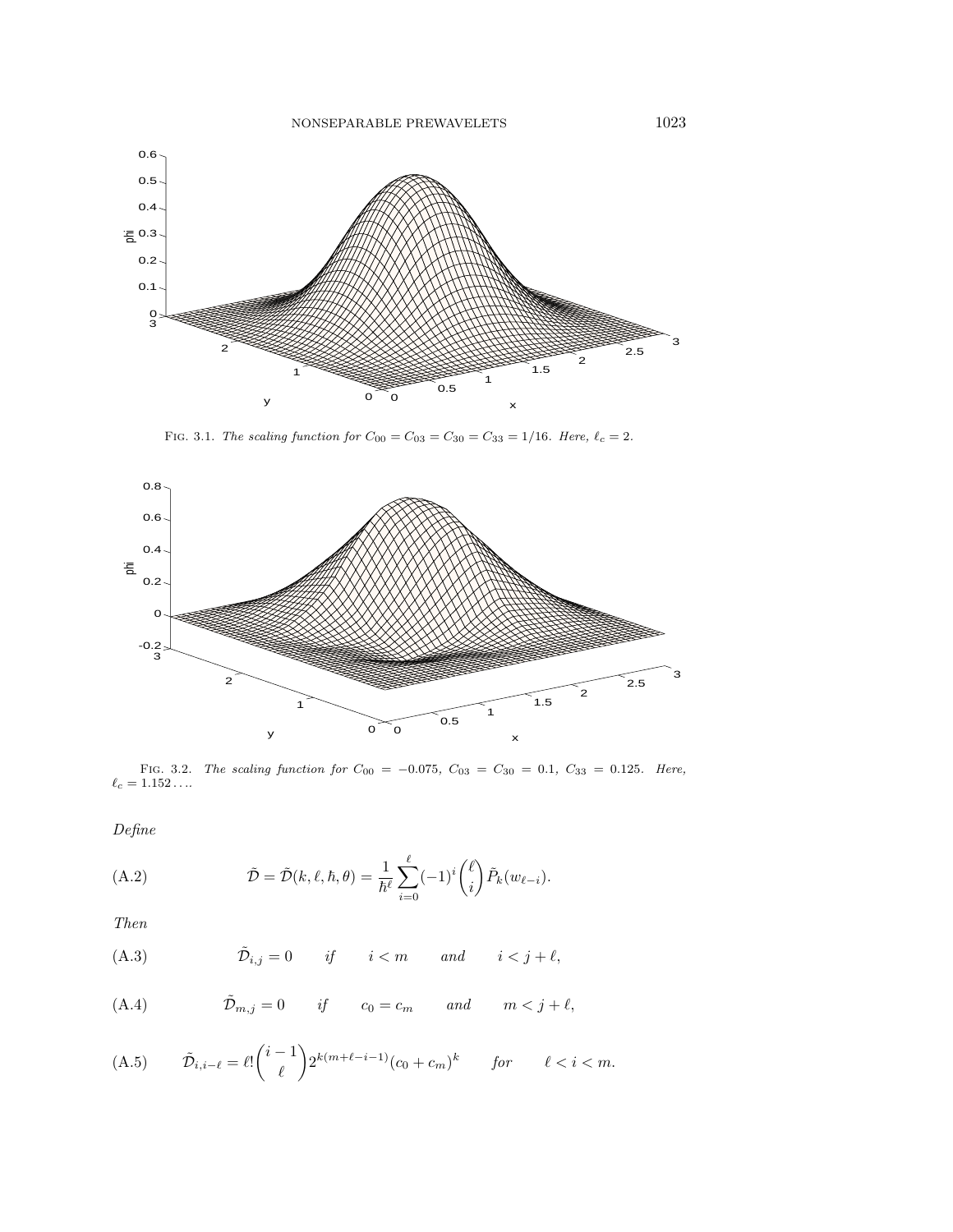

FIG. 3.3. The scaling function for  $C_{00} = -0.5$ ,  $C_{03} = C_{30} = 0.625$ , and  $C_{33} = -0.5$ . Here,  $\ell_c = 0.678\dots$ 

In particular, if  $c_k$ 's satisfy the unit column sum rule, then  $c_0 + c_k = 1/2^{m-2}$  and we have

(A.6) 
$$
\tilde{\mathcal{D}}_{i,i-\ell} = \ell! \binom{i-1}{\ell} 2^{k(\ell+1-i)}.
$$

The first entry of this list is

$$
\tilde{\mathcal{D}}_{\ell+1,1} = \ell!.
$$

*Proof.* We prove the theorem for  $\tilde{T}_1$  and  $\tilde{T}_0$ . The general case is similar and can be shown by induction on  $\ell$ . The proof rests on simple divided difference properties of polynomials. We establish that  $S^{-1}T_0S$  and  $S^{-1}T_1S$  are lower triangular, with diagonal entries given by (2.14). Define the matrices  $M_a$  for  $a = 0, 1, 2$  by  $(M_a)_{i,j} =$  $\binom{m-1}{2i-j-a}$ . We have  $T_0 = c_0M_1 + c_mM_2$  and  $T_1 = c_0M_0 + c_mM_1$ . First, we show that  $S^{-1}M_aS$  is lower triangular and determine its diagonal entries. The main step is to prove the following identity:

$$
(A.8)\qquad \sum_{1\leq k,l\leq m} (i-1)! \binom{m-k}{i-1} \binom{m-1}{2k-l-a} \binom{j-1}{m-l} \frac{(-1)^{l+j-m-1}}{(j-1)!} = 0
$$

for  $j>i$  and  $a=0, 1, 2$ .

A brief outline of the proof of (A.8) is as follows. First, we notice that for each fixed *i* the elements of row *i* of  $S^{-1}$  are the values of a polynomial of order  $i - 1$  in j. Then we will show that the same is true of  $S^{-1}M_a$  (except that when  $a=0$ , the last row is a polynomial of order  $m-2$ , and when  $a = 2$ , the last row is zero). Next we observe that for each j the elements of the column j of  $S$  are proportional to the coefficients of the divided difference scheme of order  $j-1$ . Therefore, when  $j>i$ , the product of row i of  $S^{-1}M_a$  and column j of S is zero; hence, (A.8) follows.

Now we show that row i of  $S^{-1}M_a$  is a polynomial of degree at most i – 1. For a fixed *i* let  $s(j) = S_{ij}^{-1}$ . Obviously *s* is polynomial of degree *i* – 1. Define *g* and *h* in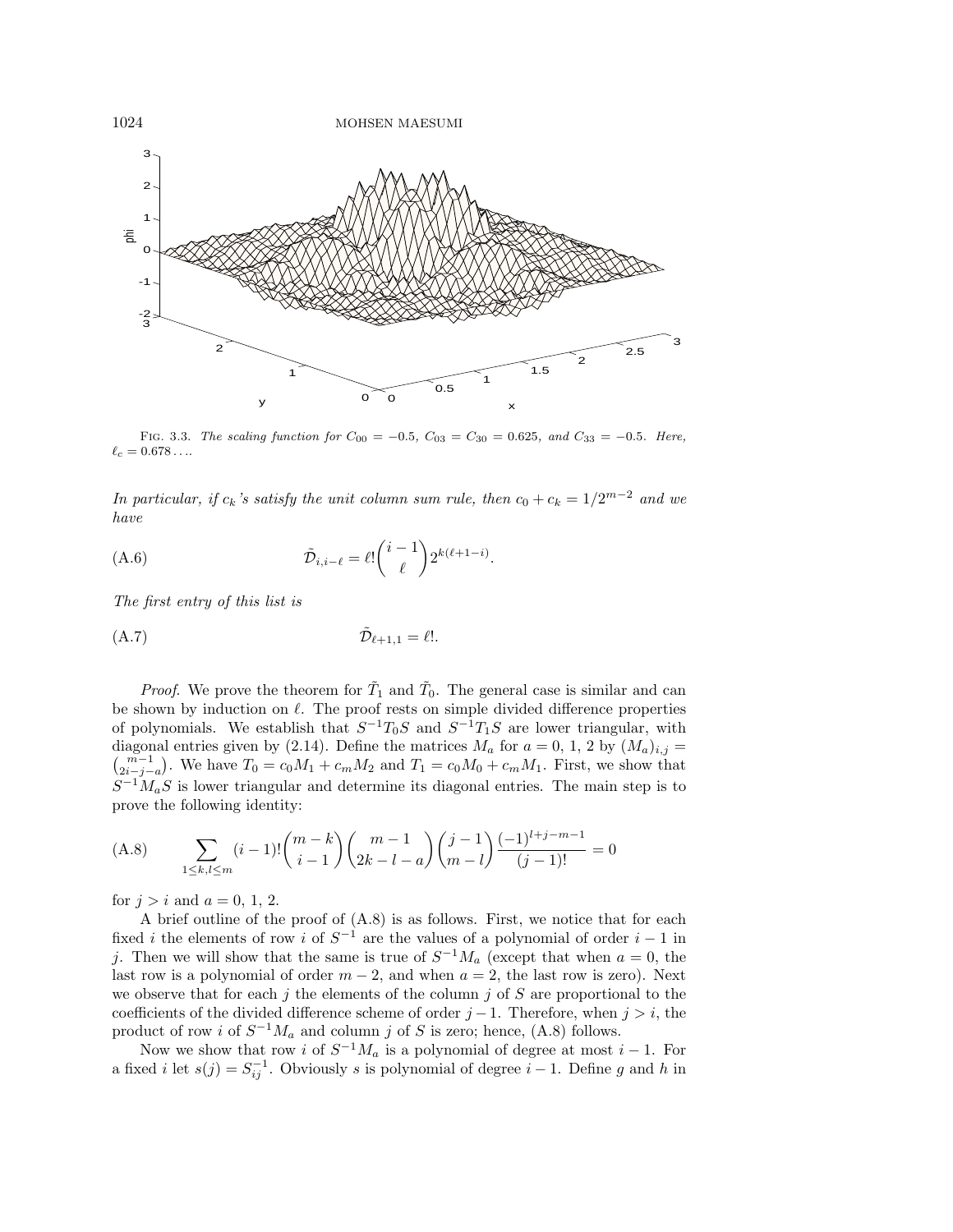terms of alternate values of  $S^{-1}M_a$  on row *i*; that is,

(A.9) 
$$
\sum_{1 \leq k \leq m} (i-1)! {m-k \choose i-1} {m-1 \choose 2k-l-a} = \begin{cases} g(l) & \text{for } l \text{ odd,} \\ h(l) & \text{for } l \text{ even.} \end{cases}
$$

The alternate columns of  $S_{ij}^{-1}$  are identical up to a shift. Hence, for the j's with same parity, we get  $g$  as the same linear combination of translates of  $s$ . Therefore,  $g$  is a polynomial of degree  $i - 1$ . A similar argument applies to h. We will show that for  $i < m$  these two polynomials are identical. Define  $f(x) = s(x/2)$ , and notice that the leading term of f is  $(-x/2)^{i-1}$ . Assume  $a = 0$  (the cases for  $a = 1$  and  $a = 2$  can be treated similarly). Then we write (A.9) as

(A.10) 
$$
g(x) = \sum_{r} {m-1 \choose 2r-1} f(x + 2r - 1), h(x) = \sum_{r} {m-1 \choose 2r} f(x + 2r).
$$

Suppose  $f(x) = \sum_{p} a_p x^p$ , where  $a_p = 0$  for  $p < 0$  or  $p > i - 1$ . Then from binomial expansion of  $(A.10)$ <sup>'</sup> we obtain

(A.11) 
$$
g(x) = \sum_{p,q} a_p {p \choose q} x^{p-q} \sum_r {m-1 \choose 2r-1} (2r-1)^q,
$$

$$
h(x) = \sum_{p,q} a_p {p \choose q} x^{p-q} \sum_r {m-1 \choose 2r} (2r)^q.
$$

But from Note A.1 we have

(A.12) 
$$
\sum_{r} \binom{m-1}{2r-1} (2r-1)^q = \sum_{r} \binom{m-1}{2r} (2r)^q \quad \text{for} \quad 0 \le q \le m-2;
$$

therefore,  $q(x)$  and  $h(x)$  are identical if their degree  $i-1$  does not exceed  $m-2$ ; that is, if  $i < m$ . In this case the leading term of the polynomial, from (2.19), is  $2^{m-2}(-x/2)^{i-1}$ . Now the entries on column j of S may be written as  $[(-1)^{i+j} \binom{j-1}{m-i}] \times$  $[(-1)^{m+1}/(j-1)!]$ . The first part is the divided difference scheme of order j – 1, and the second part is a constant. Therefore, the product of row i of  $S^{-1}M_a$  and column j of S is zero when  $i < j$ . Hence,  $S^{-1}M_aS$  is lower triangular. When  $i = j < m$ , then the product is  $2^{m-i-1}$ . For  $i = j = m$  we need to distinguish among three cases. When  $a = 0$ , the last row of  $S^{-1}M_a$  is  $[m-1, 1, 0, 0, \ldots, 0]$ . The interpolating polynomial of these values is of degree  $m - 1$ . Hence, its product with column m of S is zero. When  $a = 2$ , then the last row itself is zero. When  $a = 1$ , we get a nonzero contribution, i.e., 1. This explains the particular form of the eigenvalues in  $(2.14).$  $\Box$ 

**Acknowledgments**. I am grateful to Professor Gilbert Strang for interesting me in this topic, to the referees for pointing out several corrections, and to Professor Christopher Heil for valuable suggestions.